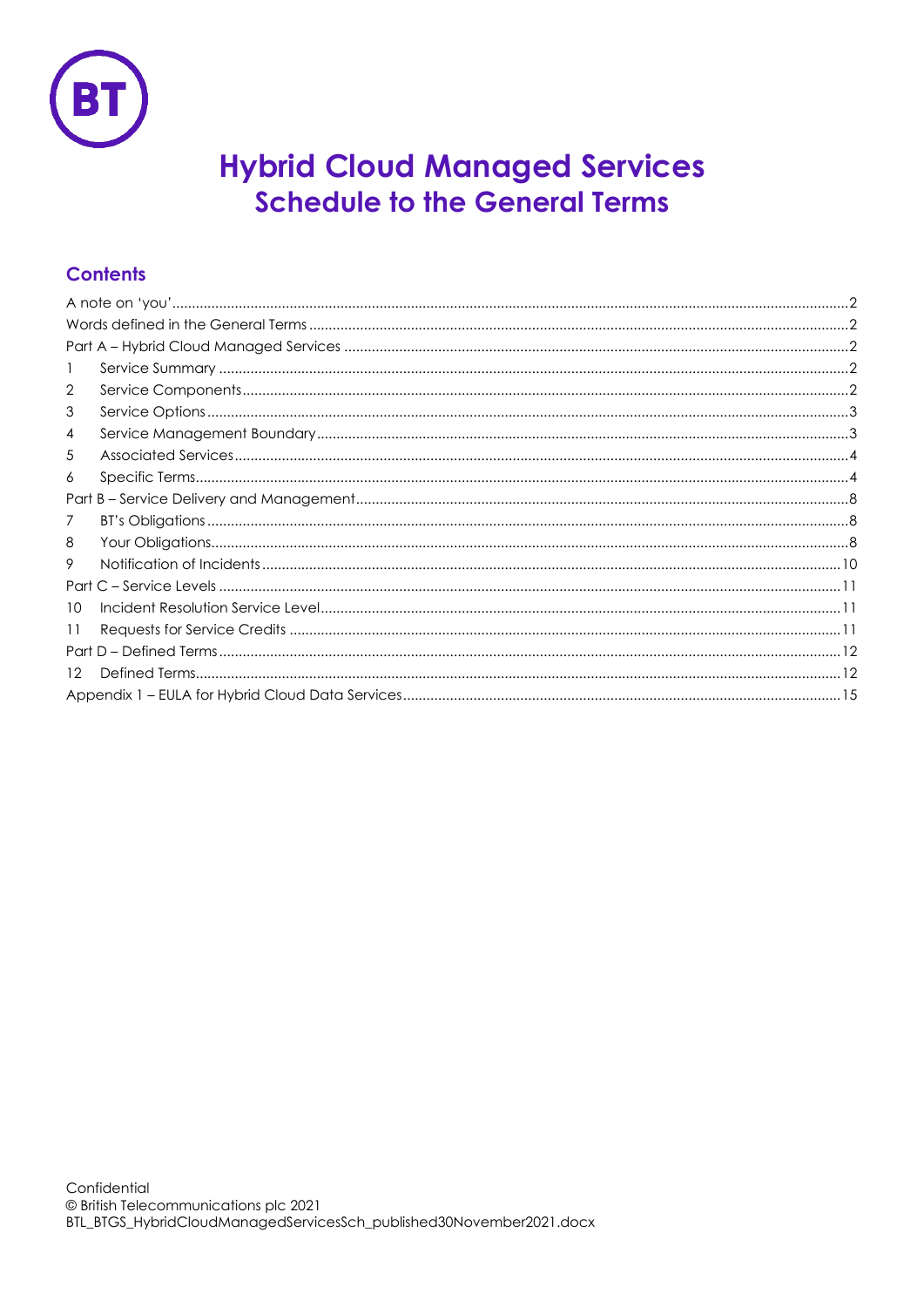

## <span id="page-1-0"></span>**A note on 'you'**

'You' and 'your' mean the Customer.

## <span id="page-1-1"></span>**Words defined in the General Terms**

Words that are capitalised but have not been defined in this Schedule have the meanings given to them in the General Terms.

## <span id="page-1-2"></span>**Part A – Hybrid Cloud Managed Services**

## <span id="page-1-3"></span>**1 Service Summary**

BT will provide you with a range of management services to your Cloud Services comprising of the Essential Service or the Premium Service as set out in any applicable Order and up to the point of the Service Management Boundary as set out in Paragrap[h 4](#page-2-1) ("**Hybrid Cloud Managed Service**").

## <span id="page-1-4"></span>**2 Service Components**

You will choose a combination of the following management service packages in order for BT to manage the Customer Infrastructure and throughout the duration of the Contract you will ensure that at least 25 per cent of the Customer Infrastructure is managed through the Premium Service, in accordance with the details as set out in any applicable Order:

#### <span id="page-1-6"></span>2.1 **Essential Service**

BT will provide you with 24x7x365 access to a Service Desk that will offer you support in relation to Customer Infrastructure, as set out in any applicable Order ("Essential Service").

## <span id="page-1-8"></span>2.2 **Premium Service**

BT will provide you with the following components:

#### 2.2.1 **Service Desk**

Access to a 24x7x365 Service Desk that will provide support to the Customer Infrastructure, as set out in any applicable Order.

#### 2.2.2 **Configuration Management**

Reactive and proactive configuration and technical support of the Customer Infrastructure to ensure that the Customer Infrastructure works efficiently with the Cloud Services.

#### 2.2.3 **Monitoring and Reporting**

Proactive monitoring and reporting of the Customer Infrastructure such as CPU memory, storage and network optimisation.

#### 2.2.4 **Virtual Machine and Storage Administration**

Management, including fine-tuning, updating and maintaining of the Customer Infrastructure as well as allocation and pro-active monitoring of storage options you have purchased through the Cloud Services.

## 2.2.5 **End User Management**

Management of End User accounts to your Cloud Services.

#### 2.2.6 **Efficiency Optimisation**

Monitoring of your use of the Cloud Services to identify efficiencies that could be made to your use of the Cloud Services.

## <span id="page-1-5"></span>2.2.7 **Backup**

Back-up of any data you have stored on the Cloud Services to the same availability zone or region you have chosen to store any data within the Cloud Services.

#### 2.2.8 **Security Services**

Pro-active monitoring of the security of the Cloud Services and installation of anti-virus and anti-malware as appropriate.

#### <span id="page-1-7"></span>2.2.9 **Multi Cloud Management Service**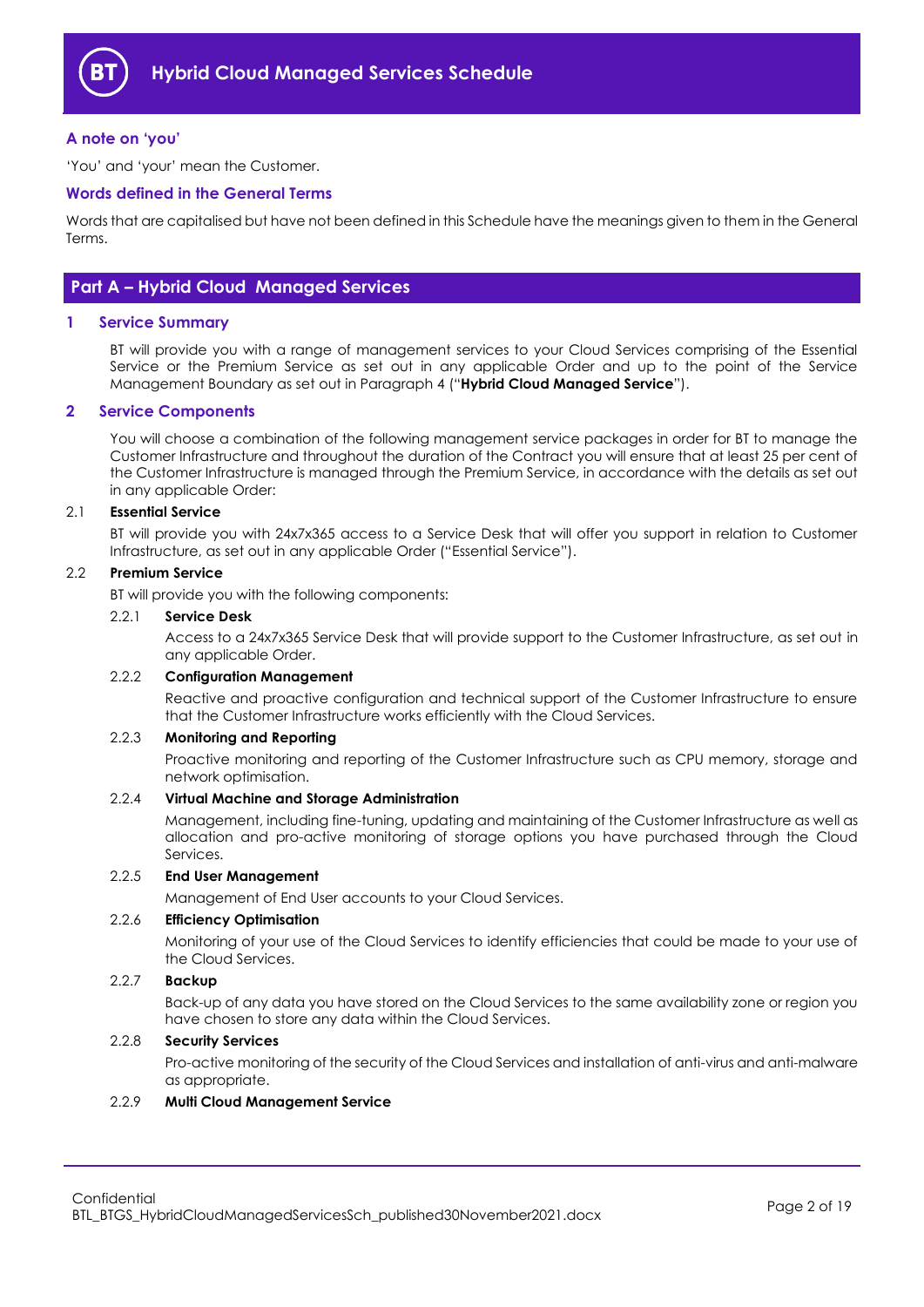

BT will provide you with a fully managed multi-cloud service that provides an access to multi-cloud management platform portal together with the following services that will be included on top of Hybrid Cloud Data Services:

- (a) Provisioning and Orchestration BT will configure, provision, modify and delete resources based on your needs as well as orchestrate changes with workflows;
- (b) Blueprints and workflows BT will create new blueprints and workflows to a maximum of 15 requests per month;
- (c) Governance and Policy based on your business requirements, BT will create policies that allow to govern your infrastructure;
- (d) Multi-cloud and laverage brokering provides support for multiple cloud providers and products from a single platform;
- (e) Configuration and automation enables configuration for infrastructure and automate manual steps currently required for managing and provisioning of resources;
- (f) DevOps support BT will provide team of infrastructure administrators (DevOps team) to support your cloud native operations;
- (g) Infrastructure as code BT will use infrastructure as a code to enable automating manual tasks to speed service delivery and integrate with tools such as Terraform and Ansible.

## ("**Multi Cloud Management Service**").

("**Premium Service**").

## <span id="page-2-0"></span>**3 Service Options**

BT will provide you with any of the following options ("**Service Options**") as set out in any applicable Order and in accordance with the details as set out in that Order:

## <span id="page-2-2"></span>3.1 **Hybrid Cloud Data Services**

- 3.1.1 BT will provide you with additional backup configurations, including:
	- (a) data compliance and security;
	- (b) backup, snapshots;
	- (c) data replication (Array/host), deduplication and cloning;
	- (d) continuous data cost optimization;
	- (e) data migration; and
	- (f) disaster recovery.

## ("**Hybrid Cloud Data Services**")

3.1.2 You need to have the Premium Service in order to use Hybrid Cloud Data Services.

## 3.2 **Cloud Cost Optimization**

- 3.2.1 Cloud Cost Optimization provides visibility into resource usage of Cloud Services, including:
	- (a) identifying mismanaged resources;
	- (b) locating and removing any unnecessary or unused services;
	- (c) providing a detailed report, so you can easily scale your services; and
	- (a) adjusting Cloud Services to scale.
- 3.2.2 You may use this Service Option:
	- (a) in order to automate your billing; or
	- (b) as a cost optimization service.
- 3.2.3 You need to have the Premium Service in order to use Cloud Cost Optimization Service Option.

## <span id="page-2-1"></span>**4 Service Management Boundary**

- 4.1 BT will provide and manage the Hybrid Cloud Managed Service in accordance with Parts B and C of this Schedule and as set out in any applicable Order ("**Service Management Boundary**").
- 4.2 BT is responsible for the Services described in this Schedule up to the point where they are delivered on the Cloud Services and BT is not responsible for the availability, applications or any other element or functionality of the Cloud Services.
- 4.3 You are solely responsible for obtaining and maintaining all necessary software licences or other authorisations and consents required for the Cloud Services.
- 4.4 BT will have no responsibility for the Hybrid Cloud Managed Service outside the Service Management Boundary.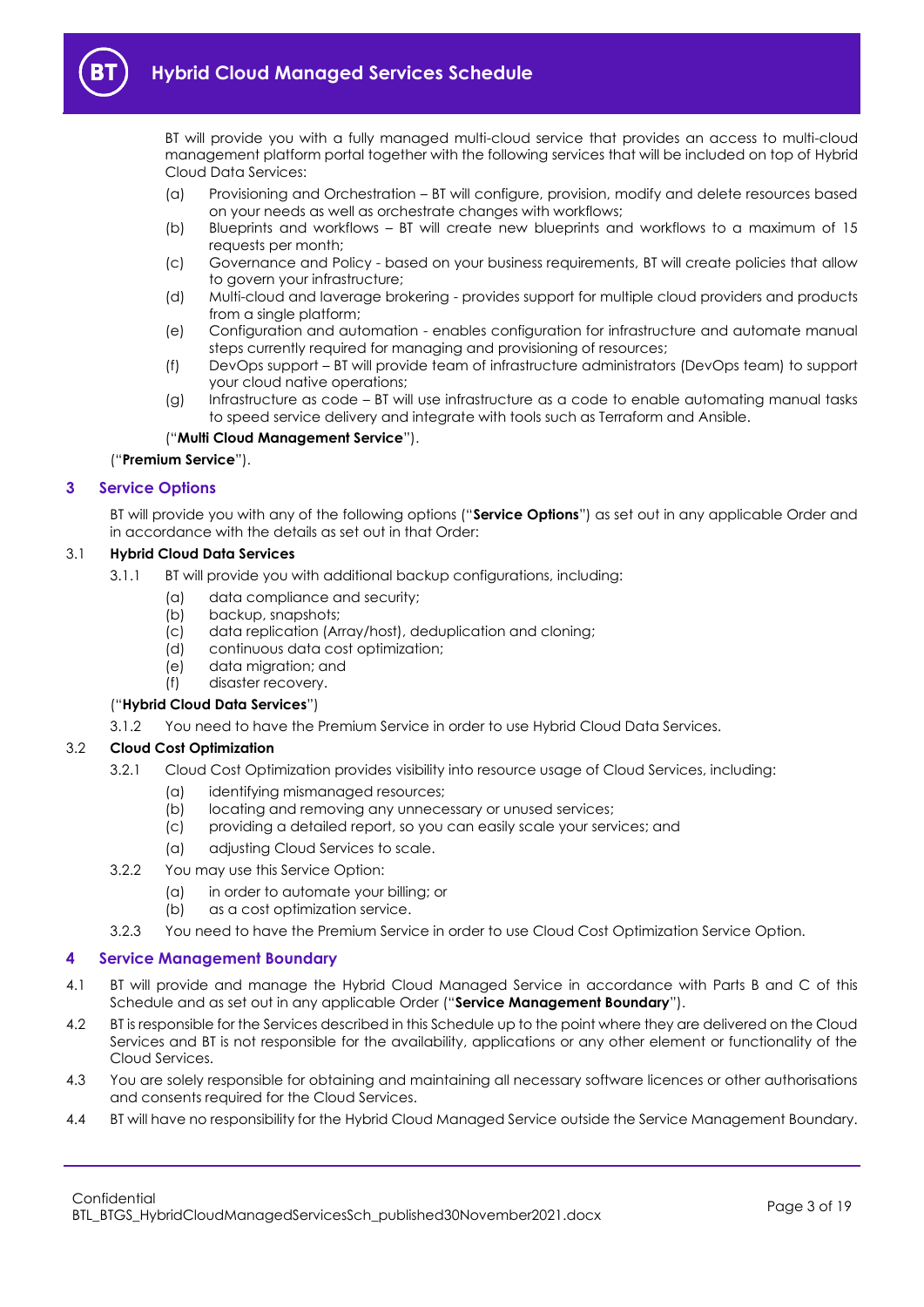

4.5 BT does not make any representations, whether express or implied, about whether the Hybrid Cloud Managed Service will operate in combination with any Customer Equipment or other equipment and software.

## <span id="page-3-0"></span>**5 Associated Services**

- <span id="page-3-5"></span>5.1 You will have the following services in place that will connect to the Hybrid Cloud Managed Service and are necessary for the Hybrid Cloud Managed Service to function and will ensure that these services meet the minimum technical requirements that BT specifies:
	- 5.1.1 computer hardware, software and telecommunications equipment and services necessary to access and use the Hybrid Cloud Managed Service;
	- 5.1.2 an Internet connection;
	- 5.1.3 Cloud Services, either purchased from BT or through the Cloud Services providers directly; and
	- 5.1.4 the corresponding applications on the Cloud Services to enable BT to provide the Hybrid Cloud Managed Service, for example, for BT to provide the back-up functionality, as described in Paragraph [2.2.7,](#page-1-5) you must have in place the corresponding back-up application on the Cloud Services,

#### ("**Enabling Services**").

- 5.2 If BT provides you with any services other than the Hybrid Cloud Managed Service (including any Enabling Service) this Schedule will not apply to those services and those services will be governed by their separate terms.
- 5.3 If you are required by Applicable Law to purchase the Hybrid Cloud Managed Service from a third party supplier, BT will manage the Hybrid Cloud Managed Service as your agent. You will provide BT with a letter of agency to enable BT to manage the third party.

#### <span id="page-3-1"></span>**6 Specific Terms**

## 6.1 **Minimum Period of Service and Renewal Periods**

- 6.1.1 Subject to Paragraph [6.2,](#page-3-2) unless one of us gives Notice to the other of an intention to terminate the Hybrid Cloud Managed Service at least 30 days before the end of the Minimum Period of Service or a Renewal Period, at the end of the Minimum Period of Service or Renewal Period, the Hybrid Cloud Managed Service will automatically extend for a Renewal Period and both of us will continue to perform each of our obligations in accordance with the Contract.
- 6.1.2 If either of us gives Notice to the other of an intention to terminate the Hybrid Cloud Managed Service, BT will cease delivering the Hybrid Cloud Managed Service at the time of 23:59 on the last day of the Minimum Period of Service or subsequent Renewal Period.

## <span id="page-3-2"></span>6.2 **Notice to Amend**

- 6.2.1 BT may propose changes to this Schedule, the General Terms or the Charges (or any of them) by giving you Notice at least 90 days prior to the end of the Minimum Period of Service and each Renewal Period ("**Notice to Amend**").
- <span id="page-3-3"></span>6.2.2 Within 21 days of any Notice to Amend, you will provide BT Notice:
	- (a) agreeing to the changes BT proposed, in which case those changes will apply from the beginning of the following Renewal Period;
	- (b) requesting revisions to the changes BT proposed, in which case both of us will enter into good faith negotiations for the remainder of that Minimum Period of Service or Renewal Period, as applicable, and, if agreement is reached, the agreed changes will apply from the beginning of the following Renewal Period; or
	- (c) terminating the Contract at the end of the Minimum Period of Service or Renewal Period, as applicable.
- <span id="page-3-4"></span>6.2.3 If we have not reached agreement in accordance with Paragraph [6.2.2\(b\)](#page-3-3) by the end of the Minimum Period of Service or the Renewal Period, the terms of this Schedule will continue to apply from the beginning of the following Renewal Period unless you give Notice in accordance with Paragraph [6.2.2\(c\)](#page-3-4) or BT may give Notice of termination, in which case BT will cease delivering the Hybrid Cloud Managed Service at the time of 23:59 on the last day of the Minimum Period of Service or subsequent Renewal Period as applicable.

## 6.3 **Minimum Revenue Commitment**

- 6.3.1 You will pay BT the Minimum Revenue Commitment throughout the duration of the Contract.
- 6.3.2 BT may terminate the Hybrid Cloud Managed Service on 30 days' Notice if you fail to pay the Minimum Revenue Commitment or any part of it.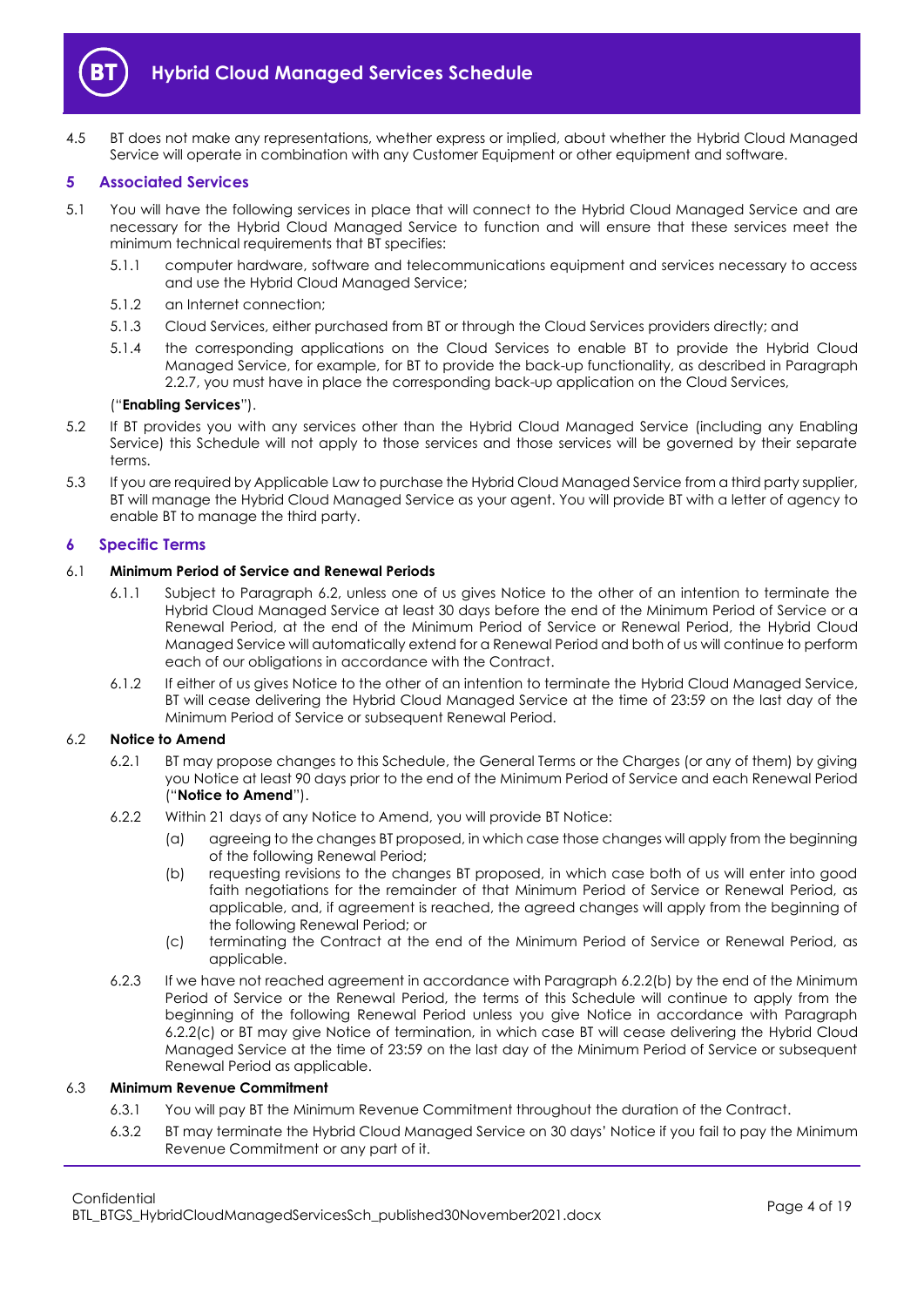

## 6.4 **Customer Committed Date**

- 6.4.1 If you request a change to the Hybrid Cloud Managed Service, then BT may revise the Customer Committed Date to accommodate that change.
- 6.4.2 BT may expedite delivery of the Hybrid Cloud Managed Service for operational reasons or in response to a request from you, but this will not revise the Customer Committed Date.

## 6.5 **Service Transition**

- <span id="page-4-0"></span>6.5.1 If you are transitioning your existing services to BT, you will provide any information or access BT reasonably requests within a reasonable period of time before the Service Start date, including:
	- (a) an inventory list with information relating to the Customer Infrastructure to be transitioned with relevant specifications, including:
		- (i) software licence information;
		- (ii) network diagrams;
		- (iii) Device name and IP addressing; and
		- (iv) details of any third party contracts, service level agreements and equipment;
	- (b) access to the Customer Infrastructure prior to the Service Start Date;
- 6.5.2 Any changes to the inventory provided in accordance with Paragraph [6.5.1\(a\)](#page-4-0) will be made in writing and:
	- (a) may cause delay to the transition of your service or the Service Start Date; and
	- (b) may result in a change to the Charges to reflect the revised scope of the Hybrid Cloud Managed Service.
- 6.5.3 Whether or not you perform Acceptance Tests in accordance with Paragraph [10.2,](#page-10-3) you will provide reasonable technical support before and after the Service Start Date.

#### 6.6 **Termination of Cloud Services**

If the Cloud Services are terminated for whatever reason, BT will automatically terminate the Hybrid Cloud Managed Service and you will pay the Termination Charges and any other charges as set out in any applicable Order and this Contract.

#### 6.7 **Access to Emergency Services**

BT will not provide the ability for Users to call the emergency services by dialling "**999**" or "**112**" and you will make alternative arrangements for Users, including the maintenance of a fixed telephone number.

#### 6.8 **Invoicing**

- 6.8.1 Unless set out otherwise in any applicable Order, BT will invoice you for the following Charges in the amounts set out in any applicable Order:
	- (a) Minimum Revenue Commitment;
	- (b) Installation Charges, on the Service Start Date, or where the installation period is estimated to be longer than one month, monthly in arrears starting from when you place an Order until the Service Start Date;
	- (c) Usage Charges, monthly or quarterly in arrears (depending on your billing frequency), calculated at the then current rates;
	- (d) Professional Services Charges;
	- (e) De-installation Charges within 30 days of de-installation of the Hybrid Cloud Managed Service; and
	- (f) any Termination Charges incurred in accordance with Paragraph [6.9.](#page-5-0)
- 6.8.2 BT may invoice you for any of the following Charges in addition to those set out in any applicable Order:
	- (a) Charges for investigating Incidents that you report to BT where BT finds no Incident or that the Incident is caused by something for which BT is not responsible under the Contract;
	- (b) Charges for commissioning the Hybrid Cloud Managed Service in accordance with Paragraph [7.2](#page-7-3) outside of Business Hours;
	- (c) Charges for expediting provision of the Hybrid Cloud Managed Service at your request after BT has informed you of the Customer Committed Date; and
	- (d) any other Charges as set out in any applicable Order or the BT Price List or as otherwise agreed between both of us.
- 6.8.3 Where BT has agreed that the Hybrid Cloud Managed Service may be included within one of BT's standard pricing packages or schemes, during the period that the Hybrid Cloud Managed Service is included in the pricing package or scheme, the Charges specified in the Schedule may be amended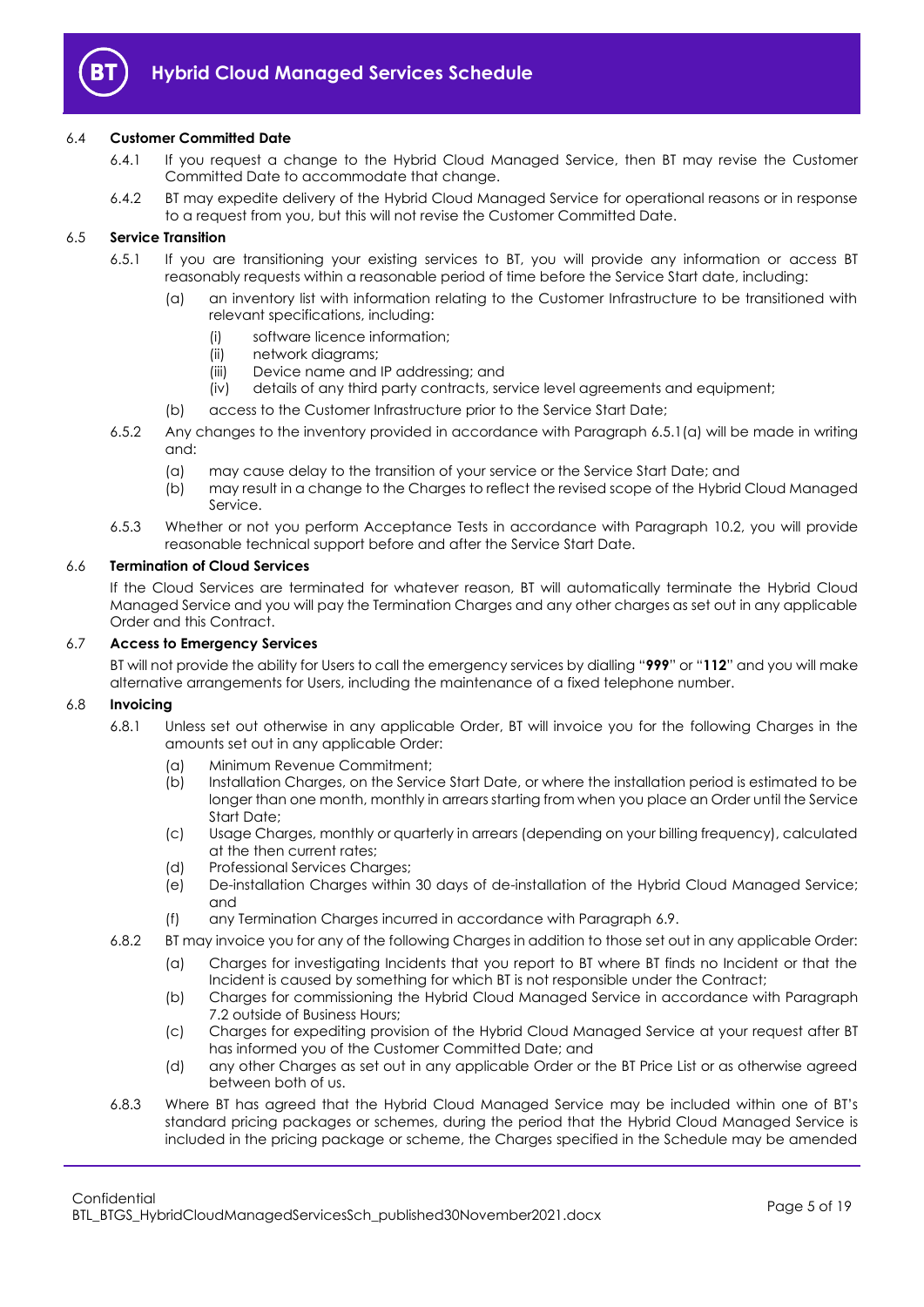

by the terms of the pricing package or scheme and upon termination of the pricing package or scheme, the Charges will revert to those specified in the Schedule.

## <span id="page-5-1"></span><span id="page-5-0"></span>6.9 **Termination Charges**

- 6.9.1 If you terminate the Contract or the Hybrid Cloud Managed Service for convenience in accordance with Clause 17 of the General Terms you will pay BT:
	- (a) all outstanding Charges or payments due and payable under the Contract;
	- (b) De-installation Charges;
	- (c) any other Charges as set out in any applicable Order; and
	- (d) any charges reasonably incurred by BT from a supplier as a result of the early termination.
- 6.9.2 In addition to the Charges set out at Paragraph [6.9.1](#page-5-1) above, if you terminate any parts of the Hybrid Cloud Managed Service:
	- (a) during the first 12 months of the Minimum Period of Service, you will pay BT Termination Charges, as compensation, equal to 75 per cent of the average Usage Charges (based on the average monthly Usage Charge from the Service Start Date to the date of termination of the Hybrid Cloud Managed Services) for any remaining months of the first 12 months of the Minimum Period of Service or the Minimum Revenue Commitment for any remaining months of the first 12 months of the Minimum Period of Service, whichever sum is greater;
	- (b) during any remaining months of the Minimum Period of Service (other than the first 12 months of the Minimum Period of Service) or any Renewal Period, you will pay BT Termination Charges, as compensation, equal to one month's Minimum Revenue Commitment; and
	- (c) you will pay BT any waived Installation Charges.
- 6.9.3 BT will refund to you any money you have paid in advance after deducting any Charges or other payments due to BT under the Contract.

## 6.10 **PCI DSS Compliance Obligations**

- 6.10.1 The Hybrid Cloud Managed Service is not compliant with PCI DSS nor is it designed or intended to be and you will not use the Hybrid Cloud Managed Service for the processing, storage or transmission of any Cardholder Data or any data that is subject to PCI DSS.
- 6.10.2 You will indemnify BT for any Claims, losses, costs or liabilities that it incurs as a result of you storing, processing or transmitting data that is subject to PCI DSS.

## <span id="page-5-2"></span>6.11 **TUPE**

- 6.11.1 You warrant that, as a result of BT providing the Hybrid Cloud Managed Service, there is no person whose contract of employment with you will have the effect as if it was originally made between that person and BT in accordance with TUPE or otherwise.
- <span id="page-5-5"></span>6.11.2 You will indemnify BT and keep BT indemnified from and against any TUPE Liabilities that BT suffers or incurs arising from the transfer to BT of the contract of employment of any person in breach of the warranty given at Paragraph [6.11.1](#page-5-2) including, without limitation, any TUPE Liabilities suffered or incurred in connection with:
	- (a) any Employment Costs of any such person; or
	- (b) the employment or termination of employment of any such person prior to, on or after the Service Start Date.
- 6.11.3 The full or partial transfer of the Hybrid Cloud Managed Service from BT to you or any Successor Supplier may be a Relevant Transfer.
- <span id="page-5-3"></span>6.11.4 Where a Relevant Transfer occurs, except where any Outgoing Employees have objected in accordance with regulation 4(7) of TUPE, the employment contracts of the Outgoing Employees will be effective on and from the Service Transfer Date as if they were originally made between the Outgoing Employees and you (or where appropriate the Successor Supplier) except to the extent provided by TUPE.
- <span id="page-5-4"></span>6.11.5 Where Paragrap[h 6.11.4](#page-5-3) applies:
	- (a) BT will provide Employee Liability Information for the Outgoing Employees in accordance with regulation 11 of TUPE;
	- (b) BT will discharge the Employee Costs for the Outgoing Employees up to the Service Transfer Date;
	- (c) you will, or will ensure that any Successor Supplier will, discharge the Employee Costs for the Outgoing Employees on and from the Service Transfer Date and make all necessary apportionments;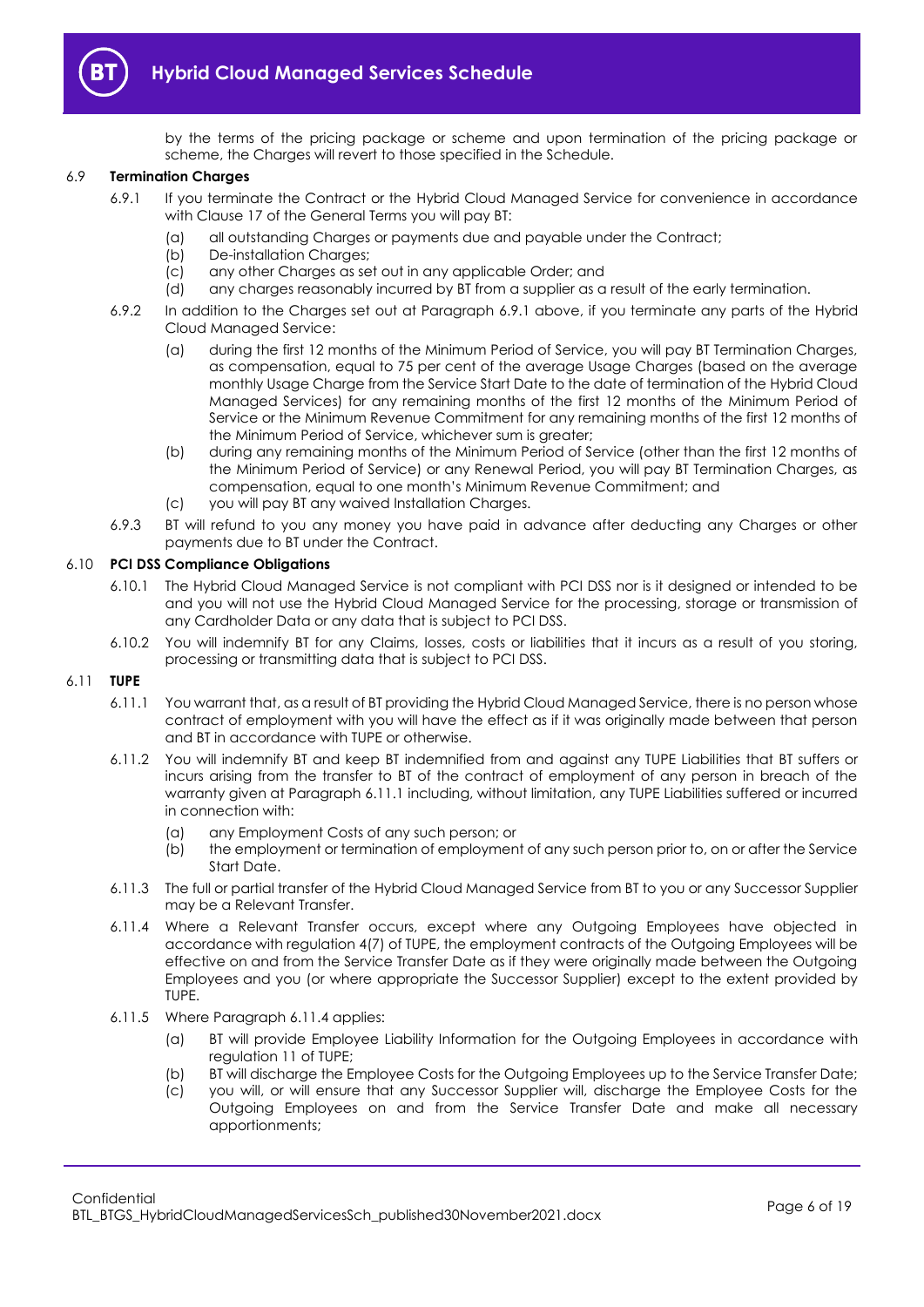

- (d) we will each indemnify the other party (or where appropriate, the Successor Supplier) against all TUPE Liabilities arising from either of our failures to comply with the obligations set out in this Paragraph [6.11.5;](#page-5-4)
- (e) BT will indemnify you (or where appropriate any Successor Supplier) from and against all TUPE Liabilities arising in connection with, or as a result of any act or omission of BT relating, to any Outgoing Employees' employment prior to the Service Transfer Date; and
- (f) you will indemnify BT from and against all TUPE Liabilities arising in connection with, or as a result of any act or omission of you (or where appropriate any Successor Supplier) relating to, any Outgoing Employees' employment on or after the Service Transfer Date.
- 6.11.6 Any Successor Supplier will have the right to enforce the obligations owed to you, and the indemnities given to you by BT under Paragrap[h 6.11.2,](#page-5-5) in accordance with section 1(1) of the Contracts (Rights of Third Parties) Act 1999.

## 6.12 **Exclusive Access to the Cloud Services**

- 6.12.1 If you have ordered the Premium Service, you will grant BT Exclusive Management Access to the Cloud Services in order that BT can provide you with the Hybrid Cloud Managed Service.
- <span id="page-6-1"></span>6.12.2 If you require BT to grant you Exclusive Management Access to the Cloud Services, you will notify BT in writing in advance of the time period you require Exclusive Management Access.
- <span id="page-6-2"></span>6.12.3 BT will then confirm to you in writing the time period that BT is able to grant you Exclusive Management Access and throughout any such period the Service Levels will not apply.
- <span id="page-6-0"></span>6.12.4 When you have Exclusive Management Access you will not do anything on the Cloud Services that, when BT retakes Exclusive Management Access, will result in BT having to remedy any actions you have taken on the Cloud Services in order for BT to provide the Hybrid Cloud Managed Service.
- 6.12.5 During any time period that BT does need to remedy any issues with the Cloud Services in accordance with Paragraph [6.12.4,](#page-6-0) the Service Levels will continue to not apply.
- 6.12.6 You will indemnify BT against any Claims brought by any Cloud Services provider or a third party during the time period you have Exclusive Management Access.
- 6.12.7 At the end of the agreed time period in which BT has granted you Exclusive Management Access, BT will retake Exclusive Management Access and BT will confirm to you in writing when the Service Levels will apply.

## <span id="page-6-3"></span>6.13 **EULA**

- 6.13.1 BT will only provide the Hybrid Cloud Data Services or the Multi Cloud Management Service if you have entered into the end user licence agreement with the supplier:
	- (a) for the Hybrid Cloud Data Services: in the form set out at Appendix 1,
	- (b) for the Multi Cloud Management Service, in the form set out at [https://morpheusdata.com/terms](https://morpheusdata.com/terms-and-conditions/)[and-conditions/;](https://morpheusdata.com/terms-and-conditions/)

as may be amended or supplemented from time to time by the supplier ("**EULA**").

- 6.13.2 You will observe and comply with the EULA for all any use of the applicable Software.
- 6.13.3 In addition to what it says in Clause 15 of the General Terms, if you do not comply with the EULA, BT may restrict or suspend the Hybrid Cloud Data Services or the Multi Cloud Management Service upon reasonable Notice, and:
	- (a) you will continue to pay the Charges for the Hybrid Cloud Data Services or for the Multi Cloud Management Service until the end of the Minimum period of Service; and
	- (b) BT may charge a re-installation fee to re-start the Hybrid Cloud Data Services or the Multi Cloud Management Service.
- 6.13.4 You will enter into the EULA for your own benefit and the rights, obligations, acknowledgements, undertakings, warranties and indemnities granted in accordance with the EULA are between you and the supplier and you will deal with the supplier with respect to any loss or damage suffered by either of you as such loss or damage will not be enforceable against BT.
- 6.13.5 Where the EULA is presented in a 'click to accept' function and you require BT to configure or install Software on your behalf, BT will do so as your agent and bind you to the EULA.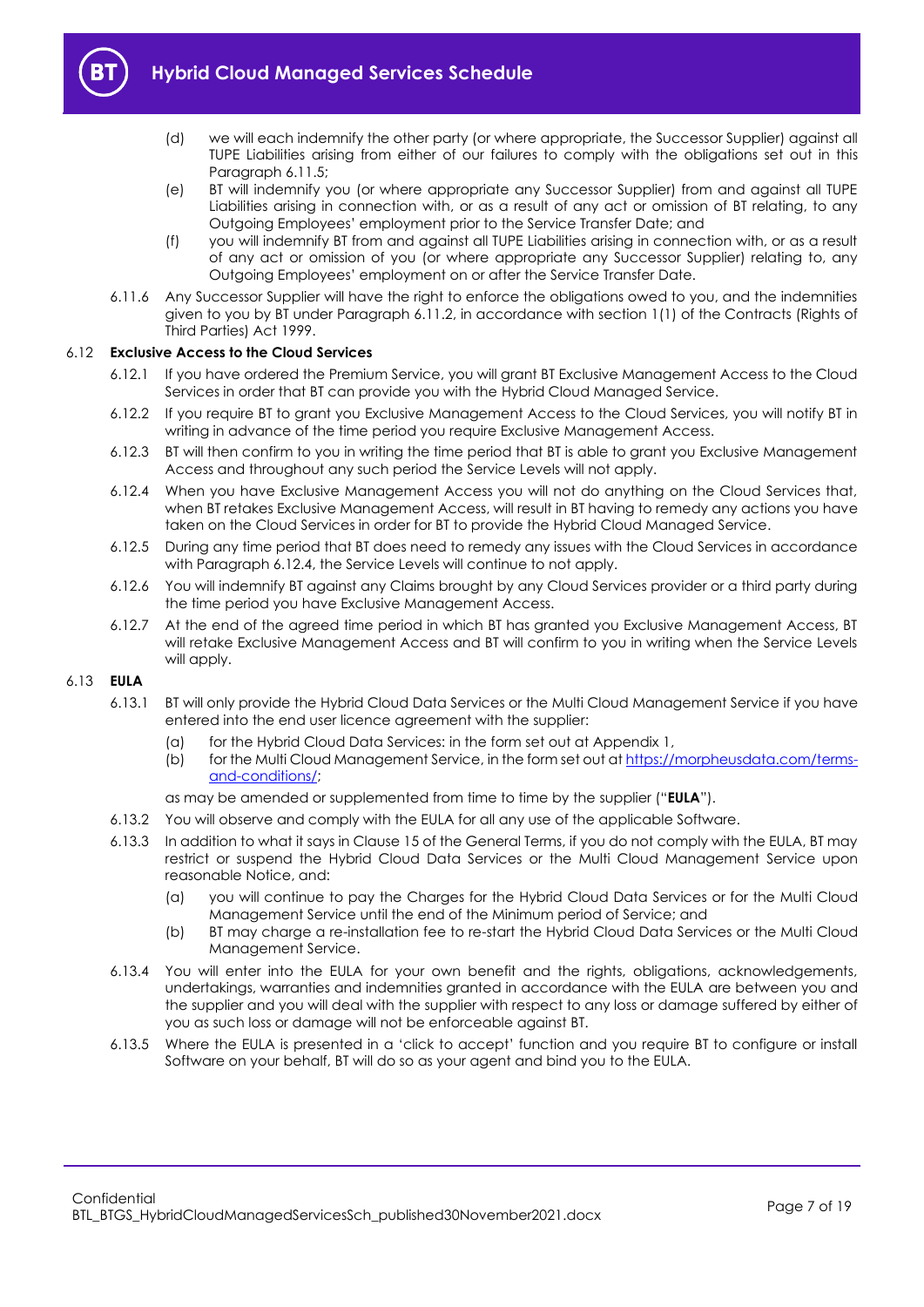

## <span id="page-7-0"></span>**Part B – Service Delivery and Management**

## <span id="page-7-1"></span>**7 BT's Obligations**

## 7.1 **Service Delivery**

Before the Service Start Date and, where applicable, throughout the provision of the Hybrid Cloud Managed Service, BT will provide you with contact details for the Service Desk.

## <span id="page-7-3"></span>7.2 **Commissioning of the Service**

Before the Service Start Date, BT will:

- 7.2.1 configure the Hybrid Cloud Managed Service;
- 7.2.2 conduct a series of standard tests on the Hybrid Cloud Managed Service to ensure that it is configured correctly;
- 7.2.3 connect the Hybrid Cloud Managed Service to each Enabling Service; and
- <span id="page-7-6"></span>7.2.4 on the date that BT has completed the activities in this Paragraph [7.2,](#page-7-3) confirm to you that the Hybrid Cloud Managed Service is available for performance of any Acceptance Tests in accordance with Paragrap[h 8.1.3.](#page-7-4)

## <span id="page-7-8"></span>7.3 **During Operation**

On and from the Service Start Date, BT:

- 7.3.1 will respond and use reasonable endeavours to remedy an Incident without undue delay and in accordance with the Service Care Levels in Part C of the Contract, if BT detects or if you report an Incident;
- 7.3.2 will fulfil Service Requests;
- 7.3.3 may carry out Maintenance from time to time and will use reasonable endeavours to inform you at least five Business Days before any Planned Maintenance on the Hybrid Cloud Managed Service, however, BT may inform you with less notice than normal where Maintenance is required in an emergency; and
- 7.3.4 may, in the event of a security breach affecting the Hybrid Cloud Managed Service, require you to change any or all of your passwords.

## 7.4 **The End of the Service**

On termination of the Hybrid Cloud Managed Service by either of us, BT:

- 7.4.1 will provide configuration information relating to the Hybrid Cloud Managed Service provided at the Site(s) in a format that BT reasonably specifies; and
- 7.4.2 may delete any Content if required by Applicable Law.

## <span id="page-7-2"></span>**8 Your Obligations**

## 8.1 **Service Delivery**

Before the Service Start Date and, where applicable, throughout the provision of the Hybrid Cloud Managed Service, you will:

- 8.1.1 ensure that you have all necessary authorisations, licences and consents to allow BT to provide you with the Hybrid Cloud Managed Service;
- <span id="page-7-5"></span>8.1.2 in jurisdictions where an employer is legally required to make a disclosure to its Users and other employees:
	- (a) inform your Users that as part of the Hybrid Cloud Managed Service being delivered by BT, BT may monitor and report to you the use of any targeted applications by them;
	- (b) ensure that your Users have consented or are deemed to have consented to such monitoring and reporting (if such consent is legally required); and
	- (c) agree that BT will not be liable for any failure by you to comply with this Paragraph [8.1.2,](#page-7-5) you will be liable to BT for any Claims, losses, costs or liabilities incurred or suffered by BT due to your failure to comply with this Paragrap[h 8.1.2.](#page-7-5)
- 8.1.3 allow BT to install all necessary software on your servers or other systems in order for BT to provide the Hybrid Cloud Managed Service.

#### <span id="page-7-7"></span><span id="page-7-4"></span>8.2 **Acceptance Tests**

8.2.1 You will carry out the Acceptance Tests for the Hybrid Cloud Managed Service within 10 Business Days after receiving Notice from BT in accordance with Paragraph [7.2.4](#page-7-6) ("**Acceptance Test Period**").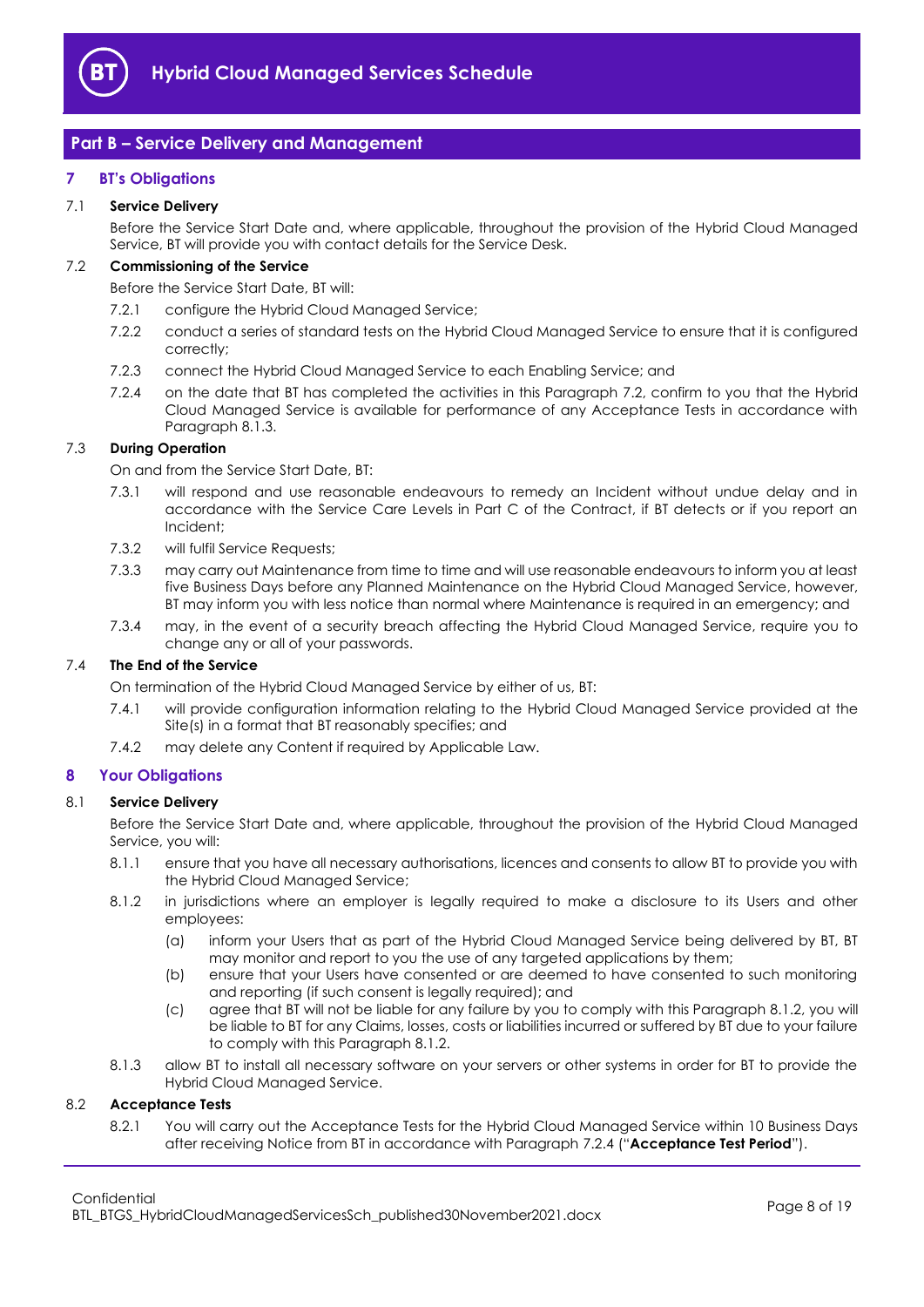

- <span id="page-8-1"></span>8.2.2 The Hybrid Cloud Managed Service is accepted by you if you confirm acceptance in writing during the Acceptance Test Period or is treated as being accepted by you if you do not provide BT with Notice to the contrary by the end of the Acceptance Test Period.
- 8.2.3 Subject to Paragraph [8.2.4,](#page-8-0) the Service Start Date will be the earlier of the following:
	- (a) the date that you confirm or BT deems acceptance of the Hybrid Cloud Managed Service in writing in accordance with Paragraph [8.2.2;](#page-8-1) or
	- (b) the date of the first day following the Acceptance Test Period.
- <span id="page-8-0"></span>8.2.4 If, during the Acceptance Test Period, you provide BT Notice that the Acceptance Tests have not been passed, BT will remedy the non-conformance without undue delay and provide you Notice that BT has remedied the non-conformance and inform you of the Service Start Date.

## 8.3 **During Operation**

On and from the Service Start Date, you will:

- 8.3.1 ensure that Users report Incidents to the Customer Contact and not to the Service Desk;
- 8.3.2 ensure that the Customer Contact will take Incident reports from Users and pass these to the Service Desk using the reporting procedures agreed between both of us, and is available for all subsequent Incident management communications;
- 8.3.3 monitor and maintain any Customer Equipment connected to the Hybrid Cloud Managed Service or used in connection with a Hybrid Cloud Managed Service;
- 8.3.4 ensure that any Customer Equipment that is connected to the Hybrid Cloud Managed Service or that you use, directly or indirectly, in relation to the Hybrid Cloud Managed Service is:
	- (a) adequately protected against viruses and other breaches of security;
	- (b) technically compatible with the Hybrid Cloud Managed Service and will not harm or damage BT Equipment, or any of BT's suppliers' or subcontractors' network or equipment; and
	- (c) approved and used in accordance with relevant instructions, standards and Applicable Law and any safety and security procedures applicable to the use of that Customer Equipment;
- 8.3.5 immediately disconnect any Customer Equipment, or advise BT to do so at your expense, where Customer Equipment:
	- (a) does not meet any relevant instructions, standards or Applicable Law; or
	- (b) contains or creates material that is in breach of the Acceptable Use Policy and you are contacted by BT about such material,

and redress the issues with the Customer Equipment prior to reconnection to the Hybrid Cloud Managed Service;

- 8.3.6 distribute, manage and maintain access profiles, passwords and other systems administration information relating to the control of Users' access to the Hybrid Cloud Managed Service;
- 8.3.7 maintain a written list of current Users and provide a copy of such list to BT within five Business Days following BT's written request at any time;
- 8.3.8 in relation to Multi Cloud Management Service, agree that:
	- (a) BT will provide the Multi Cloud Management Service to you on an "**as is**" and "**as available**" basis. BT does not guarantee that the Multi Cloud Management Service:
		- (i) will be performed error-free or uninterrupted or that BT will correct all errors in the Multi Cloud Management Service;
		- (ii) the Multi Cloud Management Service will operate in combination with your content or applications or with any other software, hardware, systems or data;
		- (iii) the Multi Cloud Management Service, including any products, information or other material you obtain under or in connection with this Contract, will meet your requirements; and
		- (iv) the Multi Cloud Management Service is not designed, intended or licensed for use in hazardous environments requiring fail-safe controls;
- 8.3.9 ensure the security and proper use of all valid User access profiles, passwords and other systems administration information used in connection with the Hybrid Cloud Managed Service and:
	- (a) immediately terminate access for any person who is no longer a User;
	- (b) inform BT immediately if a User's ID or password has, or is likely to, become known to an unauthorised person, or is being or may be used in an unauthorised way;
	- (c) take all reasonable steps to prevent unauthorised access to the Hybrid Cloud Managed Service;
	- (d) satisfy BT's security checks if a password is lost or forgotten; and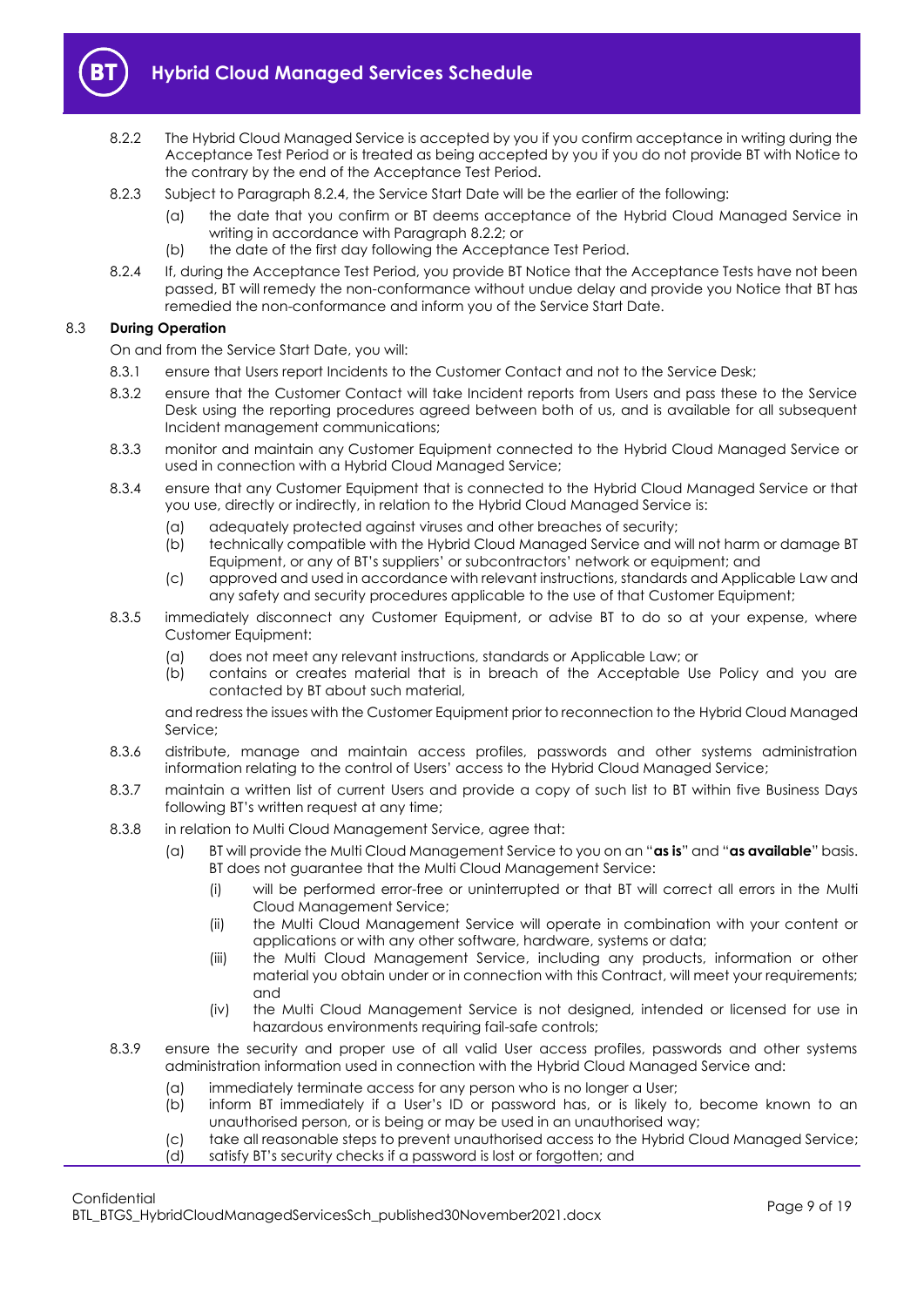

- (e) change any or all passwords or other systems administration information used in connection with the Hybrid Cloud Managed Service if BT requests you to do so in order to ensure the security or integrity of the Hybrid Cloud Managed Service; and
- 8.3.10 not allow any User specific subscription to be used by more than one individual User unless it has been reassigned in its entirety to another individual User, in which case you will ensure the prior User will no longer have any right to access or use the Hybrid Cloud Managed Service.

## <span id="page-9-0"></span>**9 Notification of Incidents**

- <span id="page-9-1"></span>9.1 Where you become aware of an Incident:
	- 9.1.1 the Customer Contact will report any Severity Level 1 Incidents and Severity Level 2 Incidents via telephone to the Service Desk otherwise if the Severity Level 1 Incidents and Severity Level 2 Incident is not reported via telephone it will be deemed a Severity Level 3 Incident;
	- 9.1.2 BT will give you a Ticket:
	- 9.1.3 BT will inform you when it believes the Incident is cleared and will close the Ticket when:
		- (a) you confirm that the Incident is cleared within 24 hours after having been informed; or
		- (b) BT has attempted unsuccessfully to contact you, in the way agreed between both of us, and you have not responded within 24 hours following BT's attempt to contact you.
- <span id="page-9-3"></span><span id="page-9-2"></span>9.2 If you confirm that the Incident is not cleared within 24 hours after having been informed, the Ticket will remain open, and BT will continue to work to resolve the Incident.
- 9.3 Where BT becomes aware of an Incident, Paragraphs [9.1.2,](#page-9-1) [9.1.3](#page-9-2) and [9.2](#page-9-3) will apply.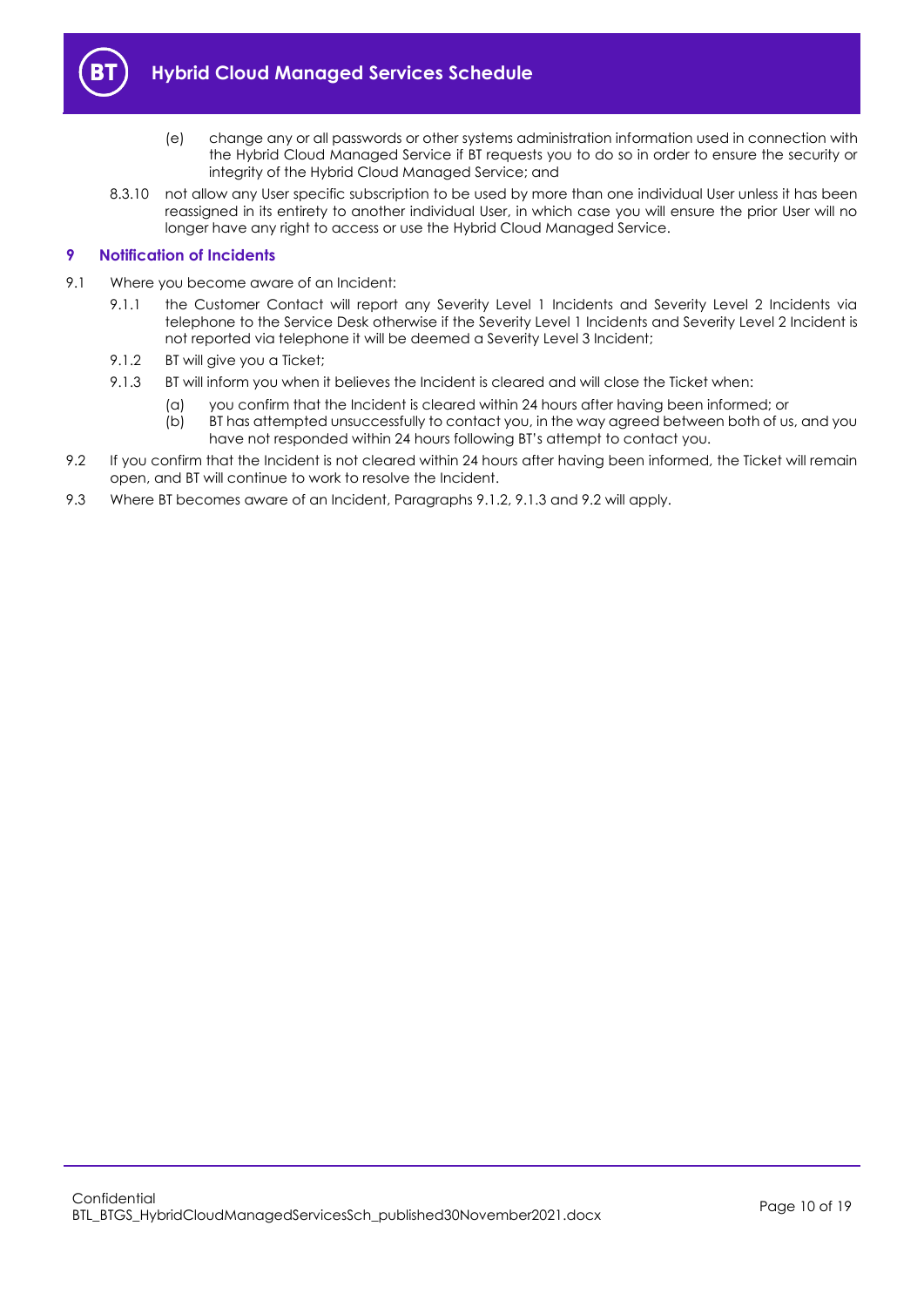

## <span id="page-10-0"></span>**Part C – Service Levels**

## <span id="page-10-1"></span>**10 Incident Resolution Service Level**

10.1 From the Service Start Date and subject to you reporting at least four Qualifying Incidents per calendar month in accordance with Paragraph [9,](#page-9-0) BT will provide the Hybrid Cloud Managed Service with the response and resolution times for Qualifying Incidents in accordance with the below table ("**Incident Resolution Service Level**"):

| <b>Incident Category</b> | <b>Response and Resolution Service Levels</b>                                                                                                                                                                                                                                         |
|--------------------------|---------------------------------------------------------------------------------------------------------------------------------------------------------------------------------------------------------------------------------------------------------------------------------------|
| Severity Level 1         | BT will aim to respond to 95% of Qualifying Incidents in any given calendar month within 20<br>minutes and to resolve 90% of Qualifying Incidents in any given calendar month within four<br>hours of you reporting the Qualifying Incident to BT in accordance with Paragraph 9.     |
| Severity Level 2         | BT will aim to respond to 95% of Qualifying Incidents in any given calendar month within 30<br>minutes and to resolve 85% of Qualifying Incidents in any given calendar month within 12<br>hours of you reporting the Qualifying Incident to BT in accordance with Paragraph 9.       |
| Severity Level 3         | BT will aim to respond to 90% of Qualifying Incidents in any given calendar within four hours<br>and to resolve 80% of Qualifying Incidents in any given calendar month within 24 hours of you<br>reporting the Qualifying Incident to BT in accordance with Paragraph 9.             |
| Severity Level 4         | BT will aim to respond to 95% of Qualifying Incidents in any given calendar month within one<br>Business Day and to resolve 90% of Qualifying Incidents in any given calendar month within 72<br>hours of you reporting the Qualifying Incident to BT in accordance with Paragraph 9. |

<span id="page-10-3"></span>10.2 If BT fails to meet the Incident Resolution Service Level, you may request Service Credits at the rate of four per cent of the Usage Charges for the Hybrid Cloud Managed Service with the Usage Charges being based on the month the Incident was reported to BT in accordance with Paragraph [9.](#page-9-0)

## <span id="page-10-2"></span>**11 Requests for Service Credits**

- <span id="page-10-4"></span>11.1 You may request applicable Service Credits within 28 days of the end of the calendar month in which a Qualifying Incident occurred by providing details of the reason for the claim. Any failure by you to submit a request in accordance with this Paragraph [11.1](#page-10-4) will constitute a waiver of any claim for Service Credits for that calendar month.
- 11.2 Upon receipt of a valid request for Service Credits in accordance with Paragraph [11.1:](#page-10-4)
	- 11.2.1 BT will issue you with the applicable Service Credits by deducting those Service Credits from your invoice within two billing cycles of the request being received; and
	- 11.2.2 following termination of the Contract where no further invoices are due to be issued by BT, BT will pay you the Service Credits in a reasonable period of time.
- 11.3 Service Credits for all Service Levels will be aggregated and are available up to a maximum amount equal to 100 per cent of the monthly Usage Charges based on the calendar month the Qualifying Incident was reported to BT in accordance with Paragrap[h 9.](#page-9-0)
- 11.4 All Service Levels and Service Credits will be calculated in accordance with information recorded by, or on behalf of, BT.
- 11.5 The Service Levels under this Schedule will not apply:
	- 11.5.1 in the event that Paragraph [6.12.2](#page-6-1) and Paragrap[h 6.12.3](#page-6-2) applies;
	- 11.5.2 the Cloud Services are unavailable for whatever reason and this is due to no fault of BT;
	- 11.5.3 in the event that Clause 8 or Clause 23 of the General Terms applies; or
	- 11.5.4 during any trial period of the Hybrid Cloud Managed Service.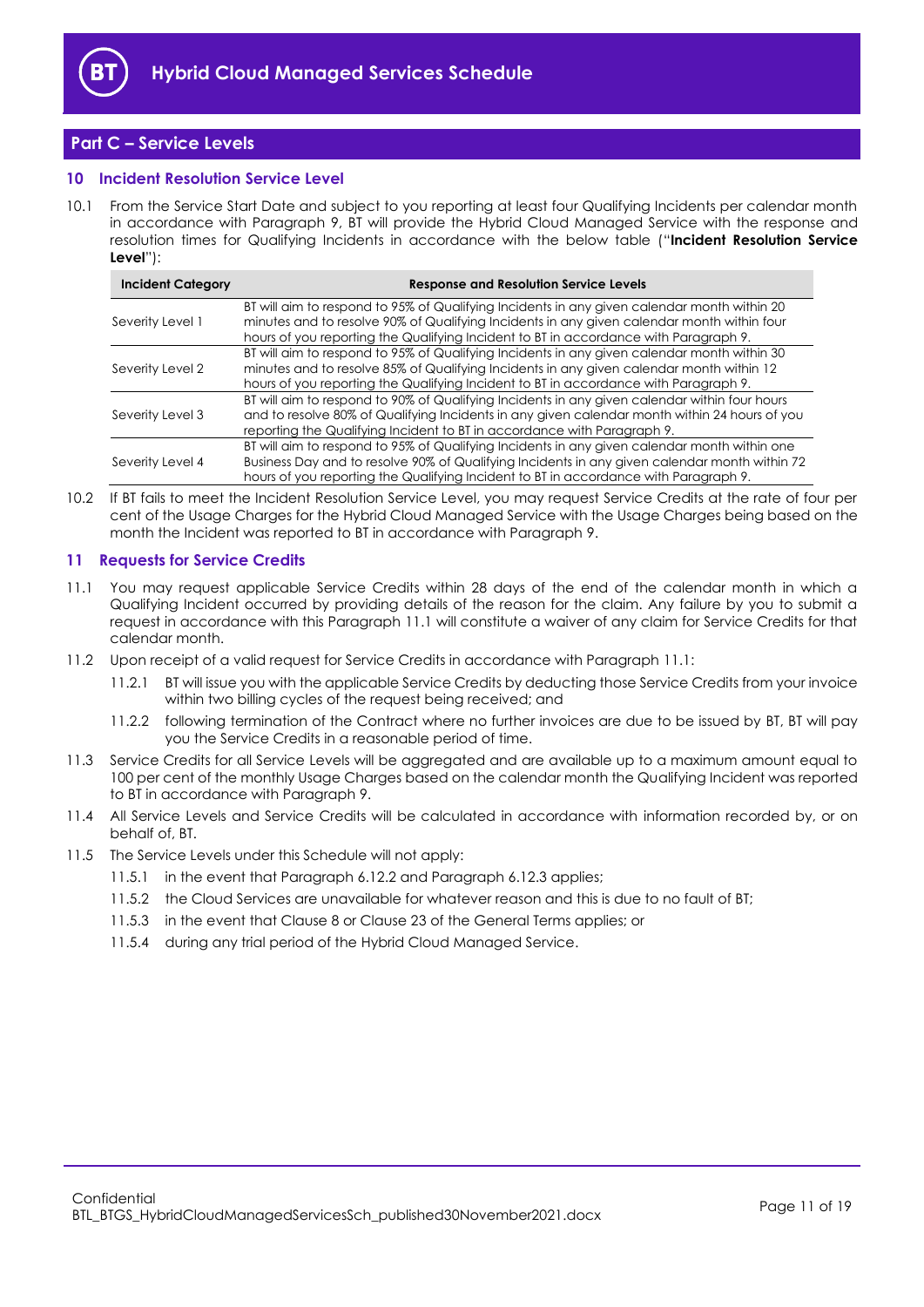

## <span id="page-11-0"></span>**Part D – Defined Terms**

#### <span id="page-11-1"></span>**Defined Terms**

In addition to the defined terms in the General Terms, capitalised terms in this Schedule will have the below meanings (and in the case of conflict between these defined terms and the defined terms in the General Terms, these defined terms will take precedence for the purposes of this Schedule). BT has repeated some definitions in this Schedule that are already defined in the General Terms. This is to make it easier for you to find the definitions when reading this Schedule.

"**Acceptance Test Period**" has the meaning given in Paragrap[h 8.2.1.](#page-7-7)

"**Acceptance Tests**" means those objective tests conducted by you that when passed confirm that you accept the Hybrid Cloud Managed Service and that the Hybrid Cloud Managed Service is ready for use save for any minor non-conformities that will be resolved as an Incident in accordance with Paragrap[h 7.3.1.](#page-7-8)

"**BT Personnel**" means all those employees of BT who are engaged in the provision of the Hybrid Cloud Managed Service (or relevant part of the Hybrid Cloud Managed Service) from time to time.

"**BT Price List**" means the document containing a list of BT's charges and terms that may be accessed at: [www.bt.com/pricing](http://www.bt.com/pricing) (or any other online address that BT may advise you).

"**Business Hours**" means between the hours of 0800 and 1700 in a Business Day.

"**Cardholder Data**" means the unique payment card number (typically for credit or debit cards) that identifies the issuer and the particular cardholder account. Cardholder data may also include any of the following: cardholder name, expiration date, service code or Sensitive Authentication Data.

"**Cloud Services**" means the cloud based computing infrastructure platforms known as Amazon Web Services and Microsoft Azure provided by Amazon Inc. and Microsoft Inc. respectively or any other cloud based computing infrastructure platform that BT confirms is compatible with the Hybrid Cloud Managed Service.

"**Content**" means applications, data, information (including emails), video, graphics, sound, music, photographs, software or any other material.

"**Contracted Maintenance Hours**" means the times during which BT will provide maintenance for BT Equipment, which are Business Hours unless set out otherwise in any applicable Order.

"**Customer Equipment**" means any equipment including any Purchased Equipment and any software, other than BT Equipment, used by you in connection with a Hybrid Cloud Managed Service.

"**Customer Infrastructure**" means the virtual machines, assets, networks, systems or other virtual infrastructure that you use in connection with your Cloud Services and which BT has agreed to support through the Hybrid Cloud Managed Service, as set out in any applicable Order.

"**De-installation Charges**" means the charges payable by you on de-installation of the Hybrid Cloud Managed Service that are equal to the then current rates for Installation Charges on the date of de-installation.

"**Device**" means any mobile handset, laptop, tablet or other item of handheld equipment, including all peripherals, excluding SIM Cards and applications, which are in scope of the Hybrid Cloud Managed Service, as set out in the Order.

"**Employment Costs**" means all employment costs including all salaries, wages, commissions, incentive payments, bonuses, all statutory contributions, holiday pay (including payment for accrued but untaken holiday), national insurance contributions, pension and employer insurance contributions made to or on behalf of an employee, taxation (including all income tax deductible under PAYE), expenses and all other emoluments, benefits and outgoings.

"**Employee Liability Information**" mean such information as set out in regulation 11(2) of TUPE.

"**Enabling Service**" has the meaning given in Paragrap[h 5.1.](#page-3-5)

"**Essential Service**" has the meaning given in Paragrap[h 2.1.](#page-1-6)

"**EU**" means European Union.

"**EULA**" has the meaning given in Paragraph [6.13.1.](#page-6-3)

"**Exclusive Management Access**" means the exclusive right to manage the Cloud Services to the exclusion of all others, including the other party to this Contract.

"**General Terms**" means the general terms to which this Schedule is attached or can be found at [www.bt.com/terms,](http://www.bt.com/terms) and that form part of the Contract.

"**Hybrid Cloud Data Services**" has the meaning given in Paragraph [3.1.1.](#page-2-2) 

"**Hybrid Cloud Managed Service**" has the meaning given in Paragraph [1.](#page-1-3)

"**Incident**" means an unplanned interruption to, or a reduction in the quality of, the Hybrid Cloud Managed Service or particular element of the Hybrid Cloud Managed Service.

"**Installation Charges**" means those Charges set out in any applicable Order in relation to installation of the Hybrid Cloud Managed Service.

"**Internet**" means a global system of interconnected networks that use a standard Internet Protocol to link devices worldwide.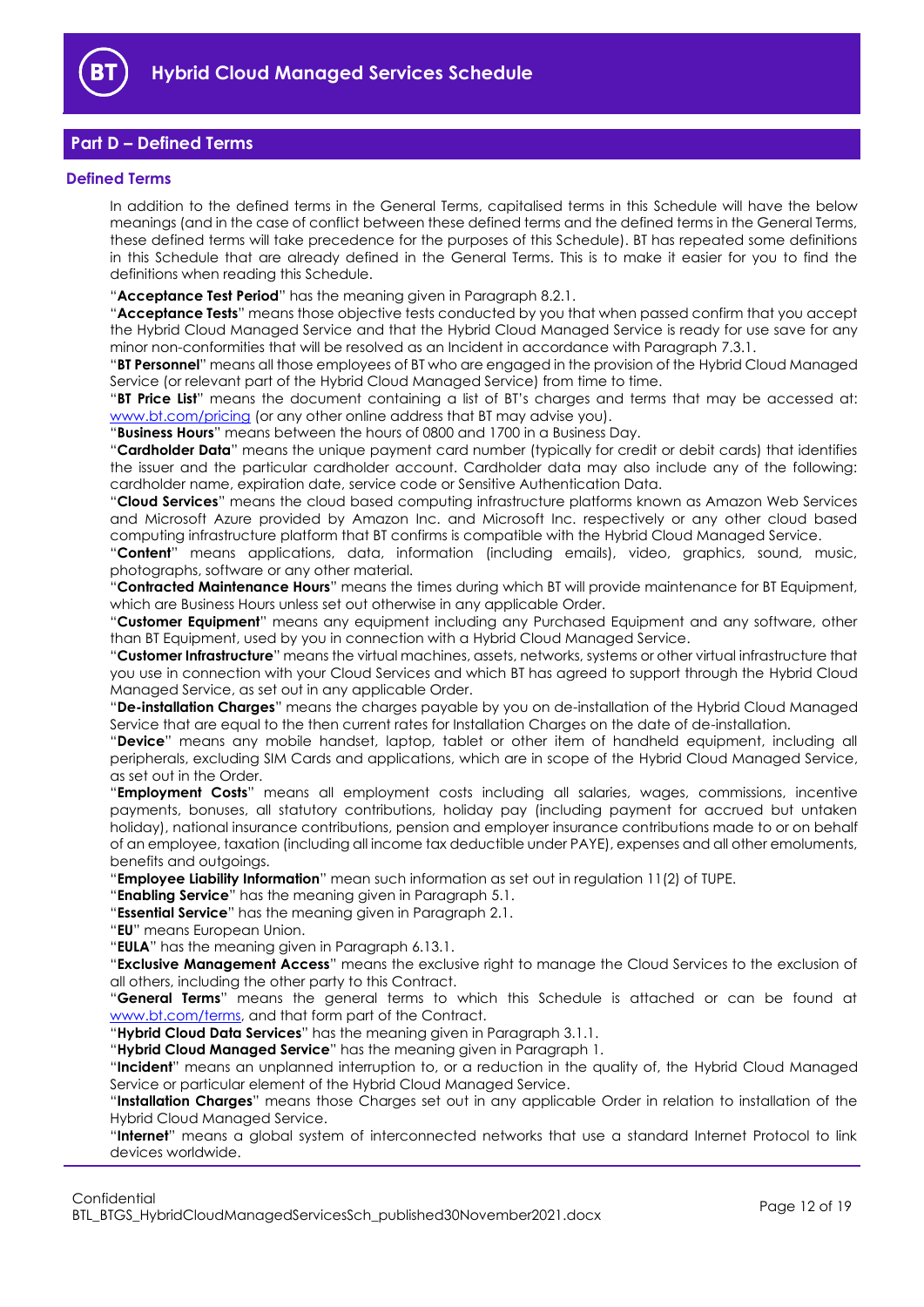"**IP Address**" means a unique number on the Internet of a network card or controller that identifies a device and is visible by all other devices on the Internet.

"**Local Contracted Business Hours**" means the times during which maintenance of any Access Line is provided, which are Business Hours unless set out otherwise in any applicable Order.

"**Merchant**" means for the purposes of the PCI DSS, any entity that accepts payment cards bearing the logos of any of the five members of PCI SSC (American Express, Discover, JCB, MasterCard or Visa) as payment for goods or services.

"**Minimum Period of Service**" means a period of 12 consecutive months beginning on the Service Start Date, unless set out otherwise in any applicable Order.

"**Minimum Revenue Commitment**" means the minimum amount you are required to pay BT per month throughout the duration of the Contract, as set out in any applicable Order.

"**Multi Cloud Management Service"** has the meaning given in Paragraph [2.2.9.](#page-1-7)

"**Outgoing Employees**" means the BT Personnel who are assigned to the provision of the Hybrid Cloud Managed Service (or any relevant part of the Hybrid Cloud Managed Services) at any Service Transfer Date.

"**PCI DSS**" means the Payment Card Industry Data Security Standards, a set of policies and procedures, issued by the PCI Security Standards Council LLC (as may be adopted by local regulators) and intended to optimise the security of credit and debit card transactions and protect cardholders against misuse of their personal information.

"**PCI SSC**" means Payment Card Industry Security Standards Council.

"**Provider Independent Resources**" or "**PIR**" means resources assigned to Users that include autonomous system numbers, provider independent IPv4 addresses, any cast assignments, provider independent IXP IPv6 addresses and all future provider independent resources.

"**Planned Maintenance**" means any Maintenance BT has planned to do in advance.

"**Premium Service**" has the meaning given in Paragraph [2.2.](#page-1-8)

"**Professional Services**" means those services provided by BT which are labour related services.

"**Qualifying Incident**" means an Incident, except where any of the following events have occurred:

- (a) the Hybrid Cloud Managed Service has been modified or altered in any way by you, or by BT in accordance with your instructions;
- (b) Planned Maintenance;
- (c) you have performed any network configurations that BT did not approve;
- (d) an Incident has been reported and BT cannot confirm that an Incident exists after performing tests; or
- (e) you requested BT to test the Hybrid Cloud Managed Service at a time when no Incident has been detected or reported.

"**Recurring Charges**" means the Charges for the Hybrid Cloud Managed Service or applicable part of the Hybrid Cloud Managed Service that are invoiced repeatedly in every payment period (e.g. every month), as set out in any applicable Order.

"**Relevant Transfer**" means a relevant transfer as defined in TUPE.

"**Renewal Period**" means for each Hybrid Cloud Managed Service, the initial 12 month period following the Minimum Period of Service, and each subsequent 12 month period.

"**Service Desk**" means the English speaking helpdesk that you are able to contact to submit Service Requests, report Incidents and ask questions about the Hybrid Cloud Managed Service.

"**Service Level**" means the Incident Resolution Service Level.

"**Service Management Boundary**" has the meaning given in Paragrap[h 4.](#page-2-1)

"**Service Options**" has the meaning given in Paragraph [3.](#page-2-0)

"**Service Requests**" means pre-approved requests to deliver a service on the Cloud Services as agreed between BT and you and as set out in any applicable Order.

"**Service Transfer Date**" means the date on which the Hybrid Cloud Managed Services transfers from BT to you or any Successor Supplier.

"**Severity Level 1**" means a Qualifying Incident that cannot be circumvented and that constitutes a complete loss of the Hybrid Cloud Managed Service.

"**Severity Level 2**" means a Qualifying Incident that has a large impact on the Hybrid Cloud Managed Service and, for example, results in part of the Hybrid Cloud Managed Service not functioning properly.

"**Severity Level 3**" means a Qualifying Incident that has a minor impact on the Hybrid Cloud Managed Service such as a component of the Hybrid Cloud Managed Service not functioning correctly that causes a minor degradation to the performance or functionality of the Hybrid Cloud Managed Service.

"**Severity Level 4**" means a Qualifying Incident that has no observable impact on the Hybrid Cloud Managed Service.

"**Site**" means a location at which the Hybrid Cloud Managed Service is provided.

"**Standard Service Components**" has the meaning given in Paragraph [2.](#page-1-4)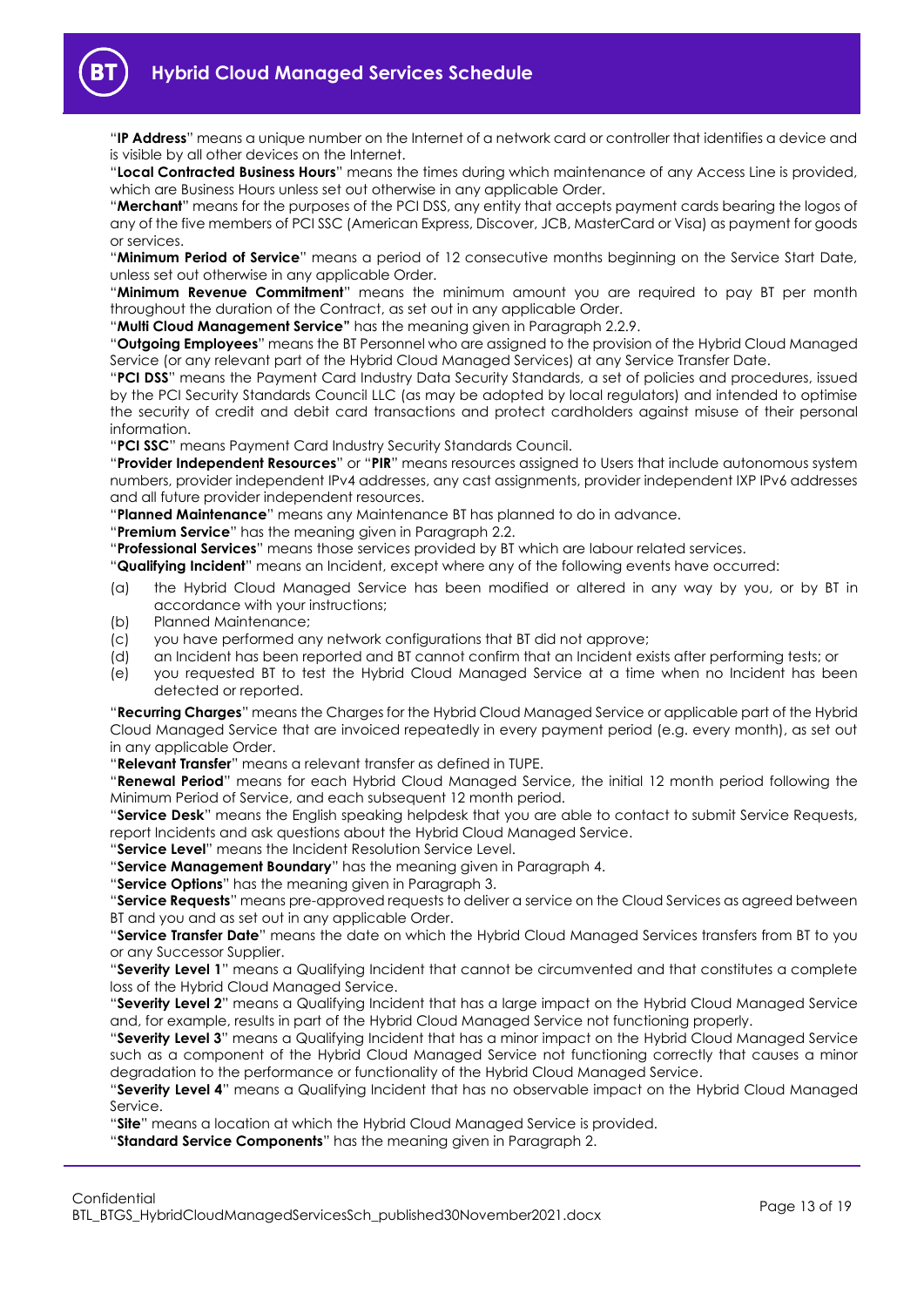"**Successor Supplier**" means any person or entity that provides all or part of the Hybrid Cloud Managed Service or services similar or equivalent to all or part the Hybrid Cloud Managed Services as a substitute for BT (or its Subcontractors).

"**Ticket**" means the unique reference number provided by BT for an Incident and that may also be known as a "**fault reference number**".

"**TUPE**" means Transfer of Undertakings (Protection of Employment) Regulations 2006 (as may be amended or replaced from time to time) and the legislation, regulation, enactment, agreement or other instrument implementing the provisions of EC Directives No. 77/187 dated 14 February 1977, 2001/23 dated 12 March 2001 or any other equivalent local legislation.

"**TUPE Liability**" and "**TUPE Liabilities**" means all awards, compensation, costs, expenses, losses, liabilities, damages, claims, proceedings, awards, fines, orders, demands, actions, payments by way of settlement, penalties, tribunal awards and other liabilities (including legal and other professional fees and expenses on an indemnity basis and any liability to taxation) whenever or howsoever they arise or are brought.

"**Usage Charges**" means the Charges for the Hybrid Cloud Managed Service or applicable part of the Hybrid Cloud Managed Service that are calculated by multiplying the volume of units that you used or incurred in a period (e.g. number of agents using the Hybrid Cloud Managed Service, or the number of minutes the Hybrid Cloud Managed Service was used for) with the relevant fee as set out in any applicable Order.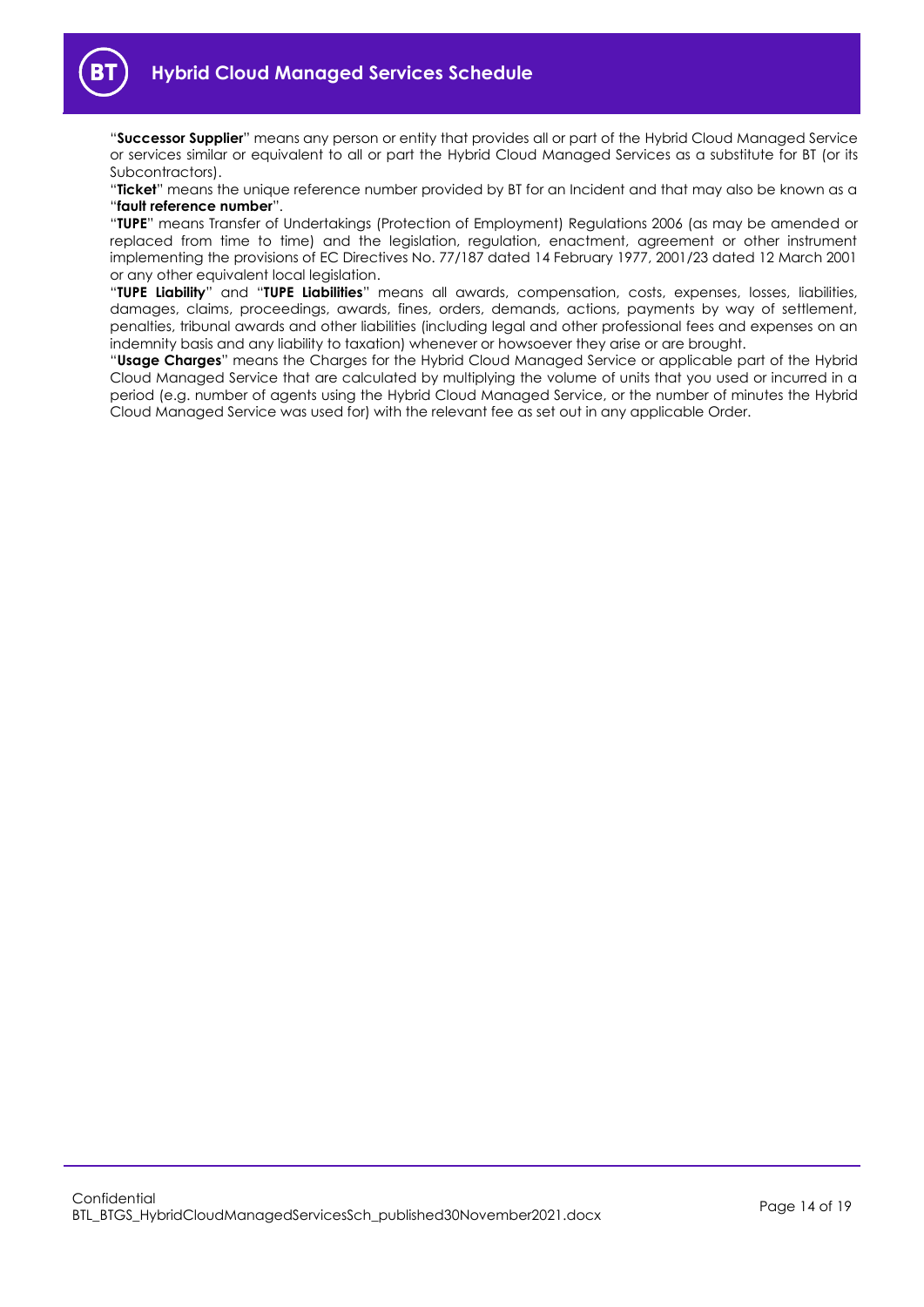

## <span id="page-14-0"></span>**Appendix 1 – EULA for Hybrid Cloud Data Services**



These Cloud Data Service Terms ("Terms") set forth the terms and conditions under which NetApp provides Customers a right to access and use Cloud Data Services. If Customer electronically accepts these Terms, then Customer agrees that these Terms exclusively govern NetApp's delivery of Cloud Data Services, unless Customer has a separate applicable written agreement with NetApp that specifically pertains to a Cloud Data Service. If an individual is accepting these Terms on behalf of another person, company or other legal entity, whether as an employee, contractor, distributor, reseller, partner, agent or otherwise, that individual represents and warrants that it has the full authority to bind the Customer. If Customer does not agree to these Terms then do not subscribe to, access, or use the Cloud Data Service.

## **1. DEFINITIONS**

**1.1. Cloud Data Service.** A NetApp cloud service made available to Customers on demand via the internet. A complete list of NetApp Cloud Data Services subject to these Terms can be accessed at: [https://www.netapp.com/us/how-to-buy/stc.aspx.](https://www.netapp.com/us/how-to-buy/stc.aspx)

**1.2. Cloud Data Service Subscription.** The specified period of continuous time during which Customer may access and use the Cloud Data Service.

**1.3. Customer Information.** Any information provided by Customer, whether it includes Customer Personal Information, that NetApp manages, where such management is on the Customer's behalf as part of providing the Cloud Data Service.

**1.4. Personal Information.** Has the meaning defined in the NetApp Privacy Policy, which can be accessed at [https://www.netapp.com/us/legal/privacypolicy/inde](https://www.netapp.com/us/legal/privacypolicy/index.aspx) [x.aspx.](https://www.netapp.com/us/legal/privacypolicy/index.aspx)

**1.5. NetApp Cloud Provider.** A third party authorized by NetApp to offer or enable the use of the Cloud Data Service as part of such provider's cloud-based services.

**1.6. Functional Data.** Data generated as a result of NetApp providing the Cloud Data Service, which informs NetApp in the development, deployment, operations, maintenance, and securing of the Cloud Data Service. Functional Data does not contain Customer Information or Personal Information.

**1.7. Security Incident.** A breach of security leading to accidental or unlawful destruction, loss, alteration, unauthorized disclosure of, or access to, Customer Information in the possession or control of NetApp. **1.8. Support Information.** Information provided to NetApp by or for a Customer for the purpose of providing technical support pertaining to a Cloud Data Service and/or maintaining a Customer's Cloud Data Service account. Support Information does not contain Customer Information or Personal Information.

## **2. CLOUD DATA SERVICES**

**2.1. RIGHT TO ACCESS AND USE.** NetApp will provide Customer a non-exclusive, non-transferable and revocable right to access and use the Cloud Data Service during the Cloud Data Service Subscription. Customer may be required to download and install an agent, plug-in or similar client-based software ("CDS Software Agent") to use the Cloud Data Service. NetApp retains all right, title, and interest in and to the Cloud Data Service, the CDS Software Agent, and logos and trademarks reproduced through the Cloud Data Service, and these Terms do not grant Customer any intellectual property rights in the Cloud Data Service or CDS Software Agent. Customer may use the Cloud Data Service for its own internal use, including in support of service offerings Customer may provide its end customers (but, for clarity, not as a standalone product or service of Customer). NetApp grants Customer a limited, non-exclusive, non-sublicensable, non-transferable and revocable license to use the CDS Software Agent solely as required to use the Cloud Data Service during the Cloud Data Service Subscription. The Cloud Data Service and CDS Software Agent may include software that is openly and freely licensed under the terms of a public license designated by a third party ("Open Source Software"). Nothing in in these Terms grants Customers rights that supersede those delineated in an applicable license for the Open Source Software.

**2.2. Acceptable Use.** Customer will not, nor will Customer allow any third party to, (a) modify the Cloud Data Service or CDS Software Agent without NetApp's prior written approval; (b) publish or provide any benchmark or comparison test results that pertain to the Cloud Data Service; (c) reverse engineer, decompile or disassemble the Cloud Data Service or CDS Software Agent, or otherwise reduce either to humanreadable form except to the extent required for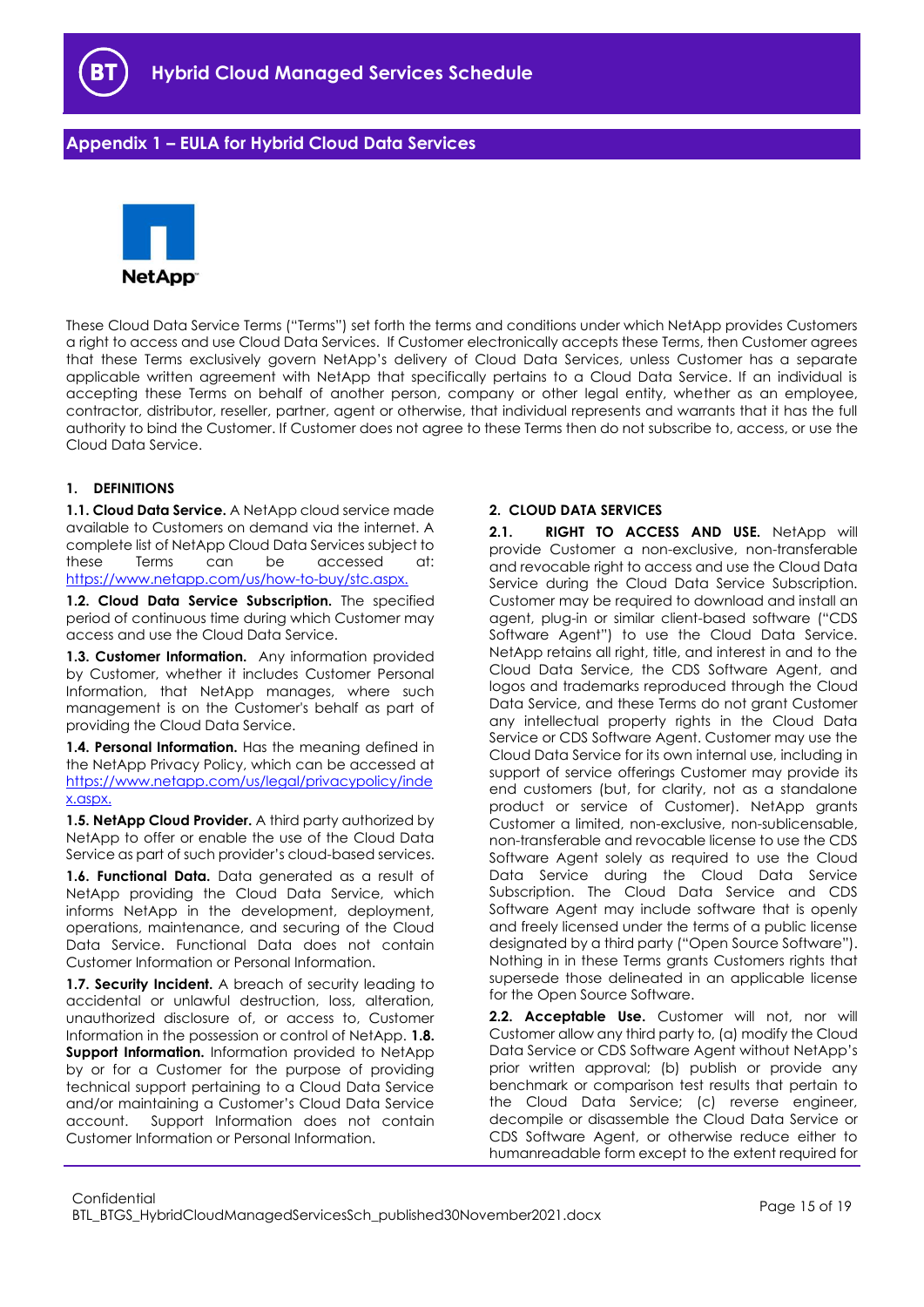

interoperability purposes under applicable laws or as expressly permitted in open-source licenses; (d) modify, adapt, or create a derivative work of the Cloud Data Service or the CDS Software Agent; (e) use the Cloud Data Service or the CDS Agent in excess of any limitations (e.g. user limits, time limits, capacity limits, free trials) prescribed by NetApp; or (f) remove, conceal, or modify any identification, proprietary, intellectual property, or other notices in the Cloud Data Service or CDS Software Agent**.**

Customer will not use the Cloud Data Service or CDS Software Agent:

- a) in violation of laws or regulations;
- b) to violate the rights of others;

c) to try to gain unauthorized access to or interrupt any service, device, data, account or network;

d) in a manner that could negatively impact the Cloud Data Service or impair anyone else's use of it; or

e) in high-risk, hazardous environments requiring fail-safe performance, including without limitation in the operation of nuclear facilities, aircraft navigation or control systems, air traffic control, or weapons systems, or any other application in which the failure of the Cloud Data Service could lead to severe physical or environmental damages.

**2.3. Functional Data.** NetApp retains all right, title and interest in and to Functional Data. Without limiting the foregoing, NetApp may collect and use Functional Data to improve and enhance the Cloud Data Service and NetApp's other products and services.

## **3. CUSTOMER INFORMATION**

**3.1. Ownership of Customer Information.** As between Customer and NetApp, Customer retains all right, title and interest in and to Customer Information. NetApp acquires no rights in Customer Information, other than the rights Customer grants to NetApp hereunder to provide the Cloud Data Service to Customer.

**3.2 Use of Customer Information.** NetApp will use Customer Information solely to provide the Cloud Data Service and, if applicable, related technical support.

**3.3. Disclosure of Customer Information.** NetApp will not disclose Customer Information outside of NetApp or its controlled subsidiaries and affiliates except to the extent required to make the Cloud Data Service available for Customer use or to the extent such disclosure is required by applicable law. NetApp will give Customer reasonable notice of a request of a governmental or regulatory body for Customer Information to allow Customer to seek a protective order or other legal remedies (except to the extent

NetApp's compliance with this Section would cause it to violate a court order or other legal requirement).

**3.4. GDPR and CCPA Compliance.** Article 28 (1) of the European Union General Data Protection Regulation ("GDPR") requires an agreement between a controller and processor, and between a processor and sub processor, that processing of Personal Information be conducted in accordance with technical and organizational measures that meet the requirements of the GDPR and ensure the protection of the rights of data subjects. Additional terms and conditions applicable to NetApp acting in a role as a data processor are set forth at [https://www.netapp.com/us/how-to-buy/index.aspx.](https://www.netapp.com/us/how-to-buy/index.aspx) To the extent NetApp acts as a data processor, as defined in the California Consumer Privacy Act, of Personal Information on Customer's behalf, NetApp will not retain, use, or disclose such Personal Information for any purpose other than providing services to Customer in accordance with these Terms. NetApp certifies that it understands the foregoing restrictions and will comply with them.

## **4. DATA SECURITY**

**4.1. Security.** NetApp will implement reasonable technical and organizational safeguards designed to protect Customer Information against unauthorized loss, destruction, alteration, access, or disclosure. NetApp may modify such safeguards from time to time, provided that such modifications will not materially reduce the overall level of protection for Customer Information.

**4.2. Security Incident**. If NetApp discovers that a Security Incident has occurred, NetApp will notify Customer promptly and without undue delay unless otherwise prohibited by law or otherwise instructed by a law enforcement or supervisory authority. In addition to providing such notification, NetApp will promptly take reasonable steps to mitigate the effects of the Security Incident and to minimize any damage resulting from the Security Incident. Customer must notify NetApp promptly about any possible misuse of its accounts or authentication credentials or any Security Incident of which it becomes aware related to the Cloud Data Service.

**5. TRIAL SERVICES AND COMPLIMENTARY SERVICES.** NetApp may, in its sole discretion, offer a no cost, no obligation trial to a Cloud Data Service ("Trial Service") to customers. The Trial Service will commence on the initial date a Customer accesses the Cloud Data Service and will conclude at the end of the trial period delineated by NetApp, or sooner if: (a) the Customer purchases a subscription to the applicable Cloud Data Service, or (b) if NetApp terminates Customer's use of the Cloud Data Service in accordance with these Terms. NetApp may, in its sole discretion, offer Cloud Data Services at no cost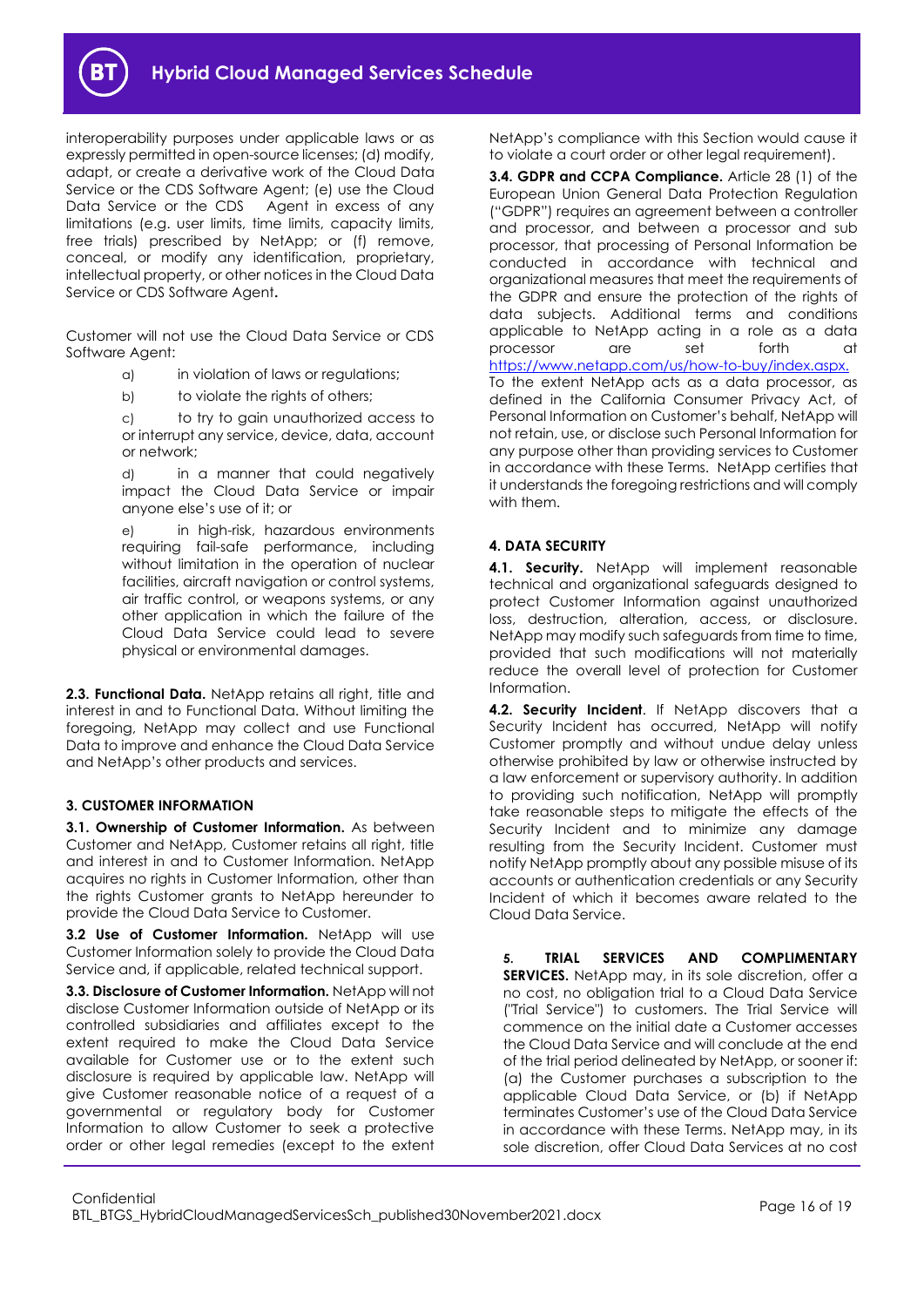

to Customers, up to certain limits prescribed by NetApp ("Complimentary Services"). Customer acknowledges and agrees that these Terms are applicable and binding upon Customer to Trial Services or Complimentary Services. NOTWITHSTANDING SECTIONS 9 (SERVICE LEVEL AGREEMENT) AND SECTION 11.1 (IP CLAIMS), NETAPP HAS NO OBLIGATION TO DEFEND OR SETTLE IP CLAIMS OR HONOR AN APPLICABLE SERVICE LEVEL WITH RESPECT TO TRIAL SERVICES OR COMPLIMENTARY SERVICES.

**6. BETA SERVICE**. From time to time NetApp may make available a Cloud Data Service (or a feature of a Cloud Data Service) that is identified by NetApp as alpha, beta, pre-release, demonstration or preview ("Beta Service"). Unless otherwise agreed in writing by NetApp, a Beta Service may only be used in non-production environments and not for commercial purposes. Customers using a Beta Service agree to cooperate with NetApp in testing the Beta Service and providing feedback, to NetApp, which NetApp can use without restriction, concerning the functionality and performance of the Beta Service. ("Feedback"). Customer acknowledges that the Beta Service and Feedback are proprietary and confidential information of NetApp ("Confidential Information"). Customer will not make the Confidential Information available in any form to any person other than to its employees or consultants with a need to know and who are under an obligation of confidentiality not to disclose such Confidential Information. Customer understands and agrees that its use of a Beta Service is voluntary, and NetApp is not obligated to provide Customer with a commercial version of the Beta Service. Customer acknowledges and agrees that all use of a Beta Services is at its sole risk.

**7. SERVICE LEVEL AGREEMENT.** Specific Service Level Agreements (SLAs) delineate NetApp's commitment to uptime and connectivity for the Cloud Data Services. If available, SLAs for each respective Cloud Data Service are set forth on [https://www.netapp.com/us/how-tobuy/stc.aspx.](https://www.netapp.com/us/how-to-buy/stc.aspx)

## **8. WARRANTY**

**8.1. Warranty.** CUSTOMER ACCEPTS THE CLOUD DATA SERVICE AND CDS SOFTWARE AGENT "AS IS" AND AS AVAILABLE. NETAPP PROVIDES NO REPRESENTATION OR WARRANTY OF ANY KIND, EXPRESS OR IMPLIED, INCLUDING WITHOUT LIMITATION IMPLIED WARRANTIES OF MERCHANTABILITY OR FITNESS FOR A PARTICULAR PURPOSE, OR ANY IMPLIED WARRANTY ARISING FROM STATUTE, COURSE OF DEALING, COURSE OF PERFORMANCE, OR USAGE OF TRADE. WITHOUT LIMITING THE GENERALITY OF THE FOREGOING: (a) NETAPP DOES NOT REPRESENT OR

WARRANT THAT THE CLOUD DATA SERVICE(S) WILL PERFORM WITHOUT INTERRUPTION OR ERROR; AND (b) NETAPP DOES NOT REPRESENT OR WARRANT THAT THE CLOUD DATA SERVICE(S) IS SECURE FROM HACKING OR OTHER UNAUTHORIZED INTRUSION OR THAT CUSTOMER CONTENT WILL REMAIN PRIVATE OR SECURE.

## **9. INTELLECTUAL PROPERTY PROTECTION**

**9.1. IP Claims.** Subject to the terms and conditions of this Section, NetApp will defend or settle any claim brought by a third party against Customer that the Cloud Data Service or CDS Software Agent sold and delivered by or for NetApp to Customer under these Terms infringe any patent, trademark, or copyright ("IP Claim"). NetApp will pay settlement amounts or, if applicable, damages and costs finally awarded by a court of competent jurisdiction (collectively, "Damages") against Customer to the extent such Damages are specifically attributable to the IP Claim, provided that Customer: (a) promptly notifies NetApp in writing of the IP Claim; (b) provides information and assistance to NetApp to defend such IP Claim; and (c) provides NetApp with sole control of the defense or settlement negotiations.

**9.2. Remedies.** NetApp may, at its option, substitute or modify the applicable Cloud Data Service or CDS Software Agent, or the relevant portion thereof, so that it becomes non-infringing; procure any necessary license; or replace the Cloud Data Service. If NetApp determines that none of these alternatives is reasonably available, then Customer may terminate its subscription and NetApp will refund Customer's purchase price.

**9.3. Exclusions.** Notwithstanding anything to the contrary in these Terms, NetApp has no obligation or liability for any claim of infringement that arises from or relates to: (a) NetApp's compliance with or use of designs, specifications, inventions, instructions, or technical information furnished by or on behalf of Customer; (b) modifications made by or on behalf of Customer without NetApp's prior written authorization; (c) Customer's failure to upgrade or use a new version of the CDS Software Agent, to make a change or modification requested by NetApp, implement or configure the Cloud Data Service in a manner set forth by NetApp, or to cease using the Cloud Data Service or CDS Software Agent, if requested by NetApp; (d) the Cloud Data Service or CDS Software Agent, or any portion thereof, in combination with any other product or service (including NetApp Cloud Provider services); (e) Customer's breach of the acceptable use policy; or (f) any content or information stored on or used by Customer or a third party in connection with the Cloud Data Service.

**9.4. Entire Liability.** Notwithstanding any term to the contrary in these Terms, this Section 9 states NetApp's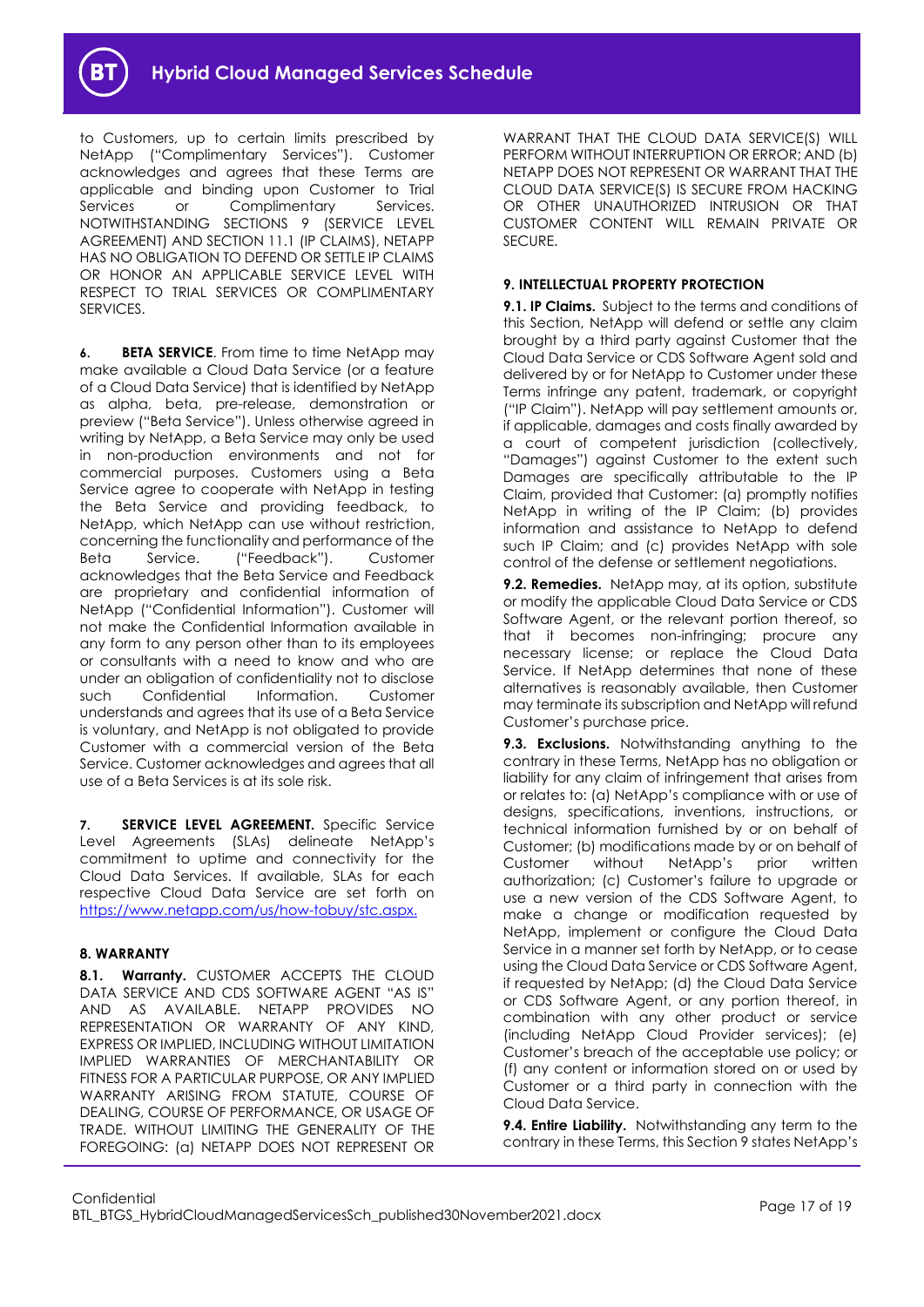

entire liability and Customer's sole and exclusive remedies for IP Claims.

10. LIMITATION OF LIABILITY. Regardless of the basis of the claim (e.g., contract, tort or statute), the total liability of NetApp under or in connection with these Terms will not exceed the amounts received by NetApp for the applicable Cloud Data Services(s) in the 12 months preceding the event that gave rise to the claim or the minimum amounts permitted by applicable laws, if greater. NetApp will not liable for:

> a) any indirect, consequential, incidental, exemplary or special damages;

b) loss or corruption of data;

c) loss of revenues, profits, goodwill or anticipated savings;

d) procurement of substitute goods and/or services; or

e) interruption to business.

The limitations and exclusions above will not apply to liability for death or bodily injury caused by negligence, gross negligence, willful misconduct, fraud, IP Claims under Section 9, or any other liability that cannot be excluded under applicable laws.

#### **11. CLOUD DATA SERVICE EXPIRATION, SUSPENSION OR TERMINATION**

**11.1. Suspension or Termination.** Customers that violate Section 2.2 may be subject to having their Cloud Data Service(s) Subscription suspended or terminated at NetApp's discretion. NetApp will provide reasonable notice before suspending or terminating a Cloud Data Service unless NetApp believes an immediate suspension or termination is required. Upon suspension or termination of the Cloud Data Services(s), Customer will promptly return or destroy all copies of the CDS Software Agent.

11.2. Data Retention. NetApp will use commercially reasonable efforts to notify Customer that its access to the Cloud Data Service will discontinued and all Customer Information will be deleted, at a time to be determined by NetApp, without the option of recovery. NetApp expressly disclaims all liability if Customer does not receive or act in accordance with this notice, or it any Customer Information is deleted.

12. **EXPORT CONTROLS.** Customer acknowledges that the Cloud Data

Service(s) and CDS Software Agent supplied by NetApp under these Terms are subject to export controls under the laws and regulations of the United States, the European Union and other countries (as applicable), and the Cloud Data Service(s) may include technology controlled under export and

import regulation, including encryption technology. Customer agrees to comply with such laws and regulations and represents and warrants that Customer:

> a) will not, unless authorized by U.S. export licenses or other government authorizations, directly or indirectly export or reexport the Cloud Data Service to or use the Cloud Data Service in countries subject to U.S. embargoes or trade sanctions programs;

b) is not a party, nor will Customer export or re-export to a party, identified on any applicable government export exclusion lists, including but not limited to the U.S. Denied Persons, Entity, and Specially Designated Nationals Lists;

c) will not use the Cloud Data Service for any purposes prohibited by U.S. law, including the development, design, manufacture or production of nuclear, missile, chemical, or biological weaponry or other weapons of mass destruction; and

d) is responsible for compliance with all local encryption laws and regulations, where applicable, and for obtaining any permits and licenses required under those laws and regulations for

Customer's use of the Cloud Data Service(s). Customer agrees to provide NetApp destination end use and end user information upon NetApp's request. Customer will obtain all required authorizations, permits, or licenses to export, re-export or import, as required. Customer agrees to obligate, by contract or other similar assurances, the parties to whom Customer reexports or otherwise transfers the Cloud Data Service(s) to comply with all obligations set forth in this Section 12.

## **13. MISCELLANEOUS**

**13.1. U.S. Federal Government Customers.** This Section applies only to U.S. Federal Government Customers. The Cloud Data Services and CDS Software Agents are "commercial" computer software and are licensed to Customer in accordance with the rights articulated in applicable U.S. government acquisition regulations (e.g., FAR, DFARs) pertaining to commercial computer software. Any dispute will be subject to resolution pursuant to the Contract Disputes Act of 1978. Nothing contained in these Terms is meant to derogate the rights of the U.S. Department of Justice as identified in 28 U.S.C. §516. All other provisions of these Terms remain in effect as written.

**13.2**. **Force Majeure.** Neither Party will be liable to the other for any alleged loss or damages resulting from acts of God, acts of civil or military authority, governmental priorities, fire, floods, earthquakes, epidemics, quarantine, energy crises, strikes, labor trouble, terrorism, war, riots, accidents, shortages,